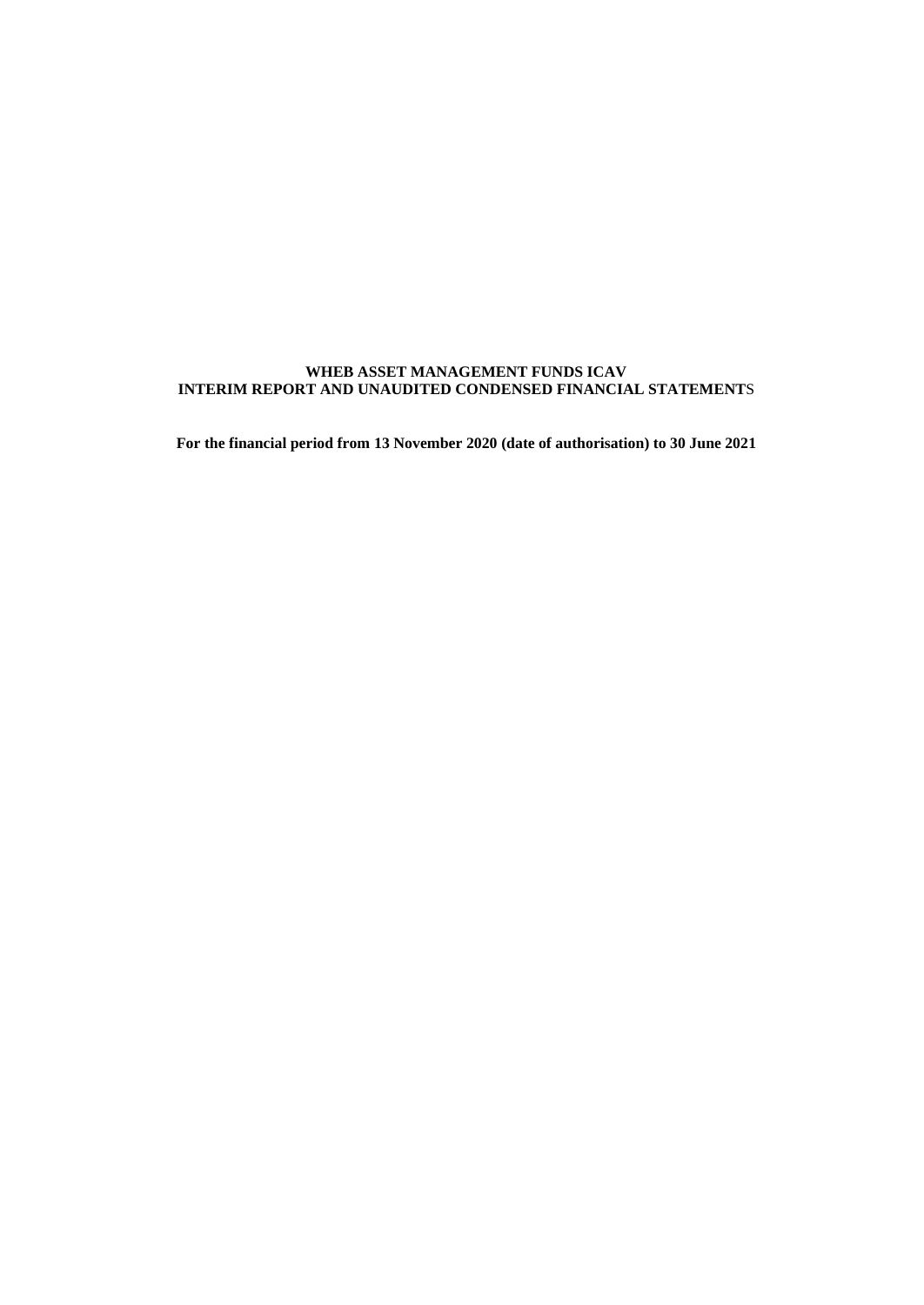# **INTERIM REPORT AND UNAUDITED CONDENSED FINANCIAL STATEMENT**S

# **For the financial period from 13 November 2020 (date of authorisation) to 30 June 2021**

| <b>TABLE OF CONTENTS</b>                                                                                   | <b>PAGE</b>      |
|------------------------------------------------------------------------------------------------------------|------------------|
| General Information                                                                                        | $2 - 4$          |
| <b>Investment Manager's Report</b>                                                                         | $5 - 6$          |
| Condensed Statement of Financial Position                                                                  | $\boldsymbol{7}$ |
| Condensed Statement of Comprehensive Income                                                                | 8                |
| Condensed Statement of Changes in Net Assets Attributable to Holders of<br>Redeemable Participating Shares | 9                |
| <b>Condensed Statement of Cash Flows</b>                                                                   | 10               |
| Notes to the Unaudited Condensed Financial Statements                                                      | $11 - 16$        |
| Schedule of Investments                                                                                    | $17 - 18$        |
| Schedule of Significant Portfolio Movements                                                                | 19               |
| Supplementary Information                                                                                  | $20 - 21$        |

Words and terms defined in the Prospectus have the same meaning in the interim report and financial statements unless otherwise stated herein.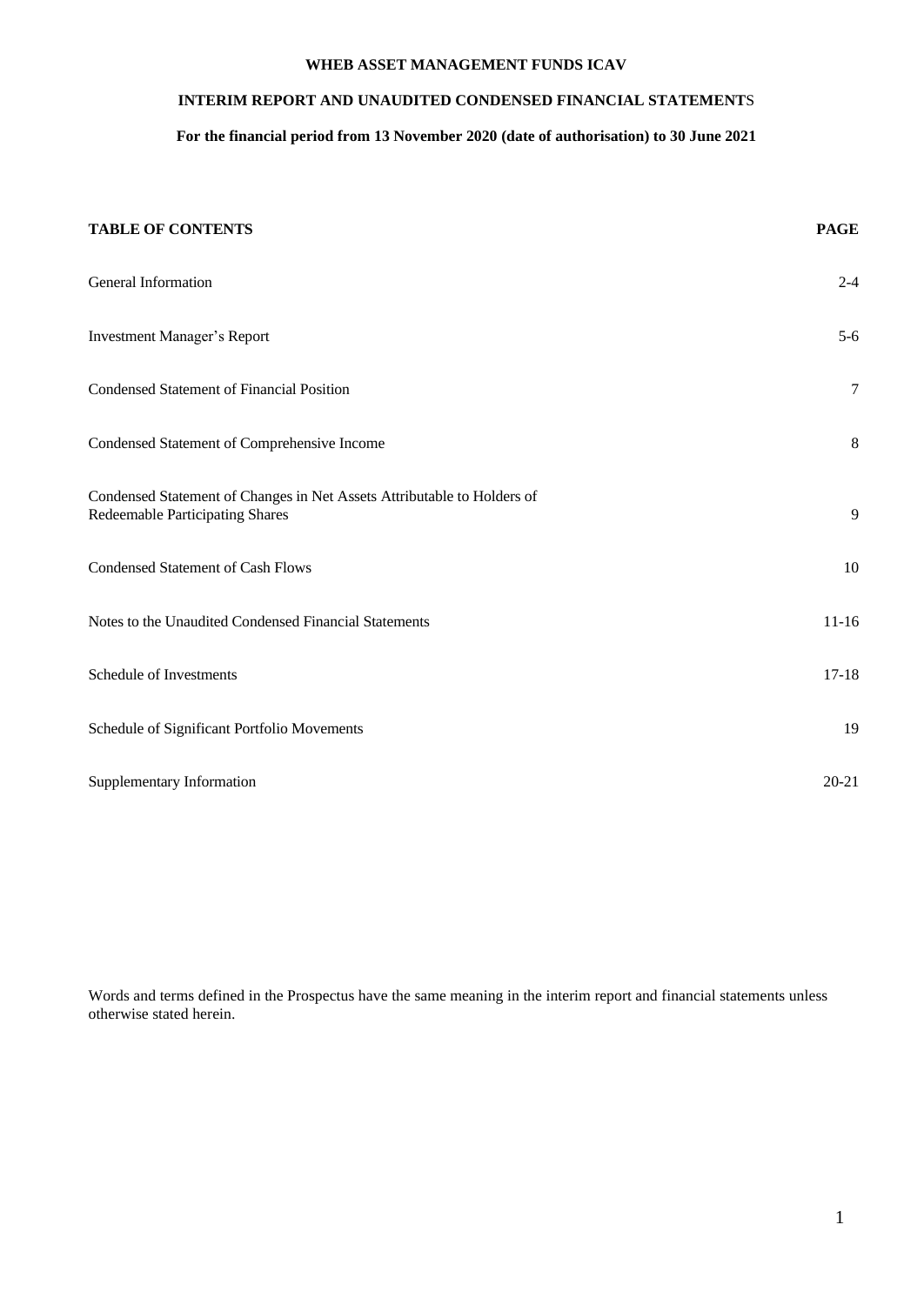## **INTERIM REPORT AND UNAUDITED CONDENSED FINANCIAL STATEMENT**S

# **For the financial period from 13 November 2020 (date of authorisation) to 30 June 2021**

## **General Information**

#### **Directors:**

Laura Grenier George Latham Andrea Lennon\* Shane Coman\* *All directors are non-executive*

#### **Depository :**

Société Générale S.A., Dublin Branch 3<sup>rd</sup> Floor, IFSC House **IFSC** Dublin 1 Ireland

# **Administrator :**

Société Générale Securities Services, SSGS (Ireland) Limited 3<sup>rd</sup> Floor, IFSC House **IFSC** Dublin 1 Ireland

# **Auditors:**

Deloitte Ireland LLP 29 Earlsfort Terrace Dublin 2 Ireland

*\* Independent director*

#### **Manager:**

FundRock Management Company S.A. 33, rue de Gasperich L-5826 Hesperange Grand-Duchy of Luxembourg

# **Investment Manager and Distributor:**

WHEB Asset Management LLP 7 Cavendish Square London W1G 0PE

## **ICAV Secretary:**

FundRock Management Company S.A. (Dublin Branch) 3-4 Upper Pembroke St Dublin 2 D02 VN24, Ireland

#### **Legal Advisers as to Irish law:** Simmons & Simmons

Waterways House Grand Canal Quay Dublin 2 Ireland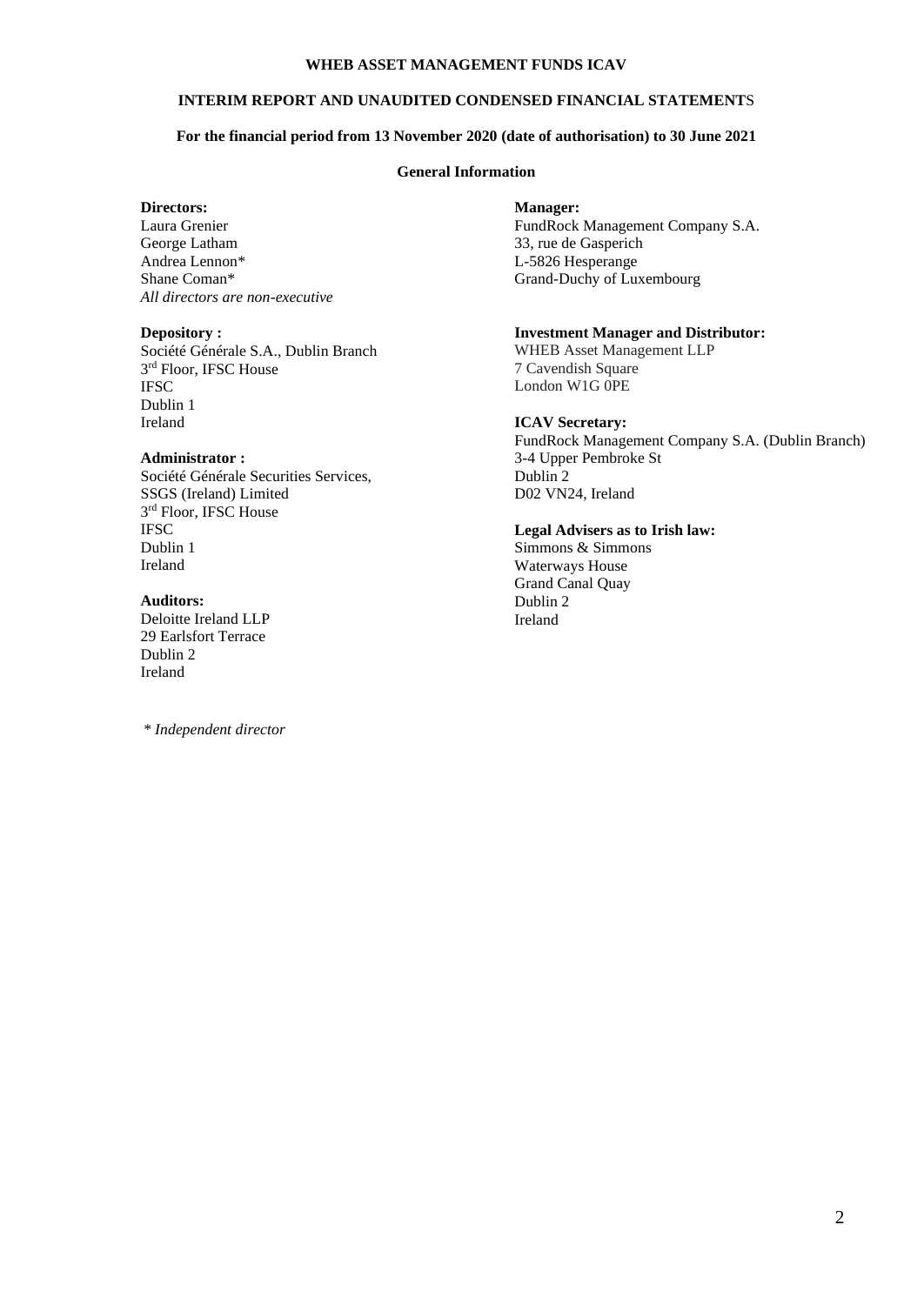# **INTERIM REPORT AND UNAUDITED CONDENSED FINANCIAL STATEMENT**S

## **For the financial period from 13 November 2020 (date of authorisation) to 30 June 2021**

#### **General Information (continued)**

## **Background**

WHEB Asset Management Funds ICAV (the "ICAV"), established on 16 July 2020, is an umbrella fund with segregated liability between Funds registered as an Irish Collective Asset-management Vehicle ("ICAV") pursuant to the Irish Collective Asset-management Vehicles Act 2015 (the "ICAV Act 2015") with registration number C435370. The ICAV is established as an undertaking for collective investment in transferable securities pursuant to the European Communities (Undertakings for Collective Investment in Transferable Securities) Regulations, 2011 (as amended), (the "UCITS Regulations") and Central Bank (Supervision and Enforcement) Act 2013 (Section 48(1) (Undertakings for Collective Investment in Transferable Securities) Regulations 2019 (the "Central Bank UCITS Regulations").

The ICAV currently has one Fund:

• WHEB Sustainable Impact Fund ("the Fund")which was authorised by the Central Bank of Ireland on 13 November 2020 and launched on 4 December 2020.

At the financial period end, there were:

• Seven classes of shares in issue for WHEB Sustainable Impact Fund; the Class A USD, Class A EUR, Class A CHF, Class C USD, Class C EUR, Class C CHF and Class C GBP.

| Class | <b>Currency</b> | <b>Distribution Policy</b> | <b>Minimum Initial Investment</b> | <b>Subsequent Investment</b> |
|-------|-----------------|----------------------------|-----------------------------------|------------------------------|
| A-USD | USD             | (Accumulating)             | \$3,000                           | \$500                        |
| A-EUR | EUR             | (Accumulating)             | €3,000                            | €500                         |
| A-CHF | <b>CHF</b>      | (Accumulating)             | CHF3,000                          | <b>CHF500</b>                |
| C-USD | <b>USD</b>      | (Accumulating)             | \$3,000                           | \$500                        |
| C-EUR | <b>EUR</b>      | (Accumulating)             | €3,000                            | €500                         |
| C-CHF | <b>CHF</b>      | (Accumulating)             | CHF3,000                          | <b>CHF500</b>                |
| C-GBP | <b>GBP</b>      | (Accumulating)             | £3,000                            | £500                         |

WHEB Sustainable Impact Fund currently offers seven share classes:

The income, earnings and gains will be accumulated and reinvested on behalf of the Shareholders. It is not currently intended to distribute dividends to Shareholders in the accumulating Share Classes.

## **WHEB Sustainable Impact Fund Investment Objectives and Policies**

#### **Investment Objective**

The investment objective of the Fund is to achieve capital growth over 5 years, investing globally in the shares of companies that provide solutions to sustainability challenges and falling within certain sustainable investment themes, as further detailed in the Investment Strategy section set out below. There is no guarantee that the Fund will achieve its investment objective.

#### **Investment Policies**

The Fund will invest globally in the shares of companies in sectors identified by the Investment Manager as providing solutions to sustainability challenges. There is no predetermined focus on business sector or geography although concentrations may emerge through stock selection.

Under normal circumstances, the Fund will hold cash on deposit up to 10% of the Net Asset Value of the Fund.

The Fund may also invest in other transferable securities (such as debentures, government securities traded on a Regulated Market and warrants), money market instruments and near cash (which are non-cash assets that are highly liquid and easily converted to cash, such as savings accounts, certificates of deposit and treasury bills). A money market instrument is a type of investment that is usually issued by banks or governments and is a short term loan to the issuer by the buyer. The buyer receives interest and the return of the original amount at the end of a certain period.

The Fund may also invest in open-ended collective investment schemes ("CIS") which provide exposure to securities that are consistent with the investment policy of the Fund within the limit on investment in open-ended CIS i.e. no more than 10%, in aggregate, of the Net Asset Value of the Fund. The Sub-Fund does not intend to but may also invest in closedended CIS, which qualify as transferable securities for the purposes of the UCITS Regulations. Investment in CIS will be made where it is more efficient and cost effective for the Fund or where direct investment is not available.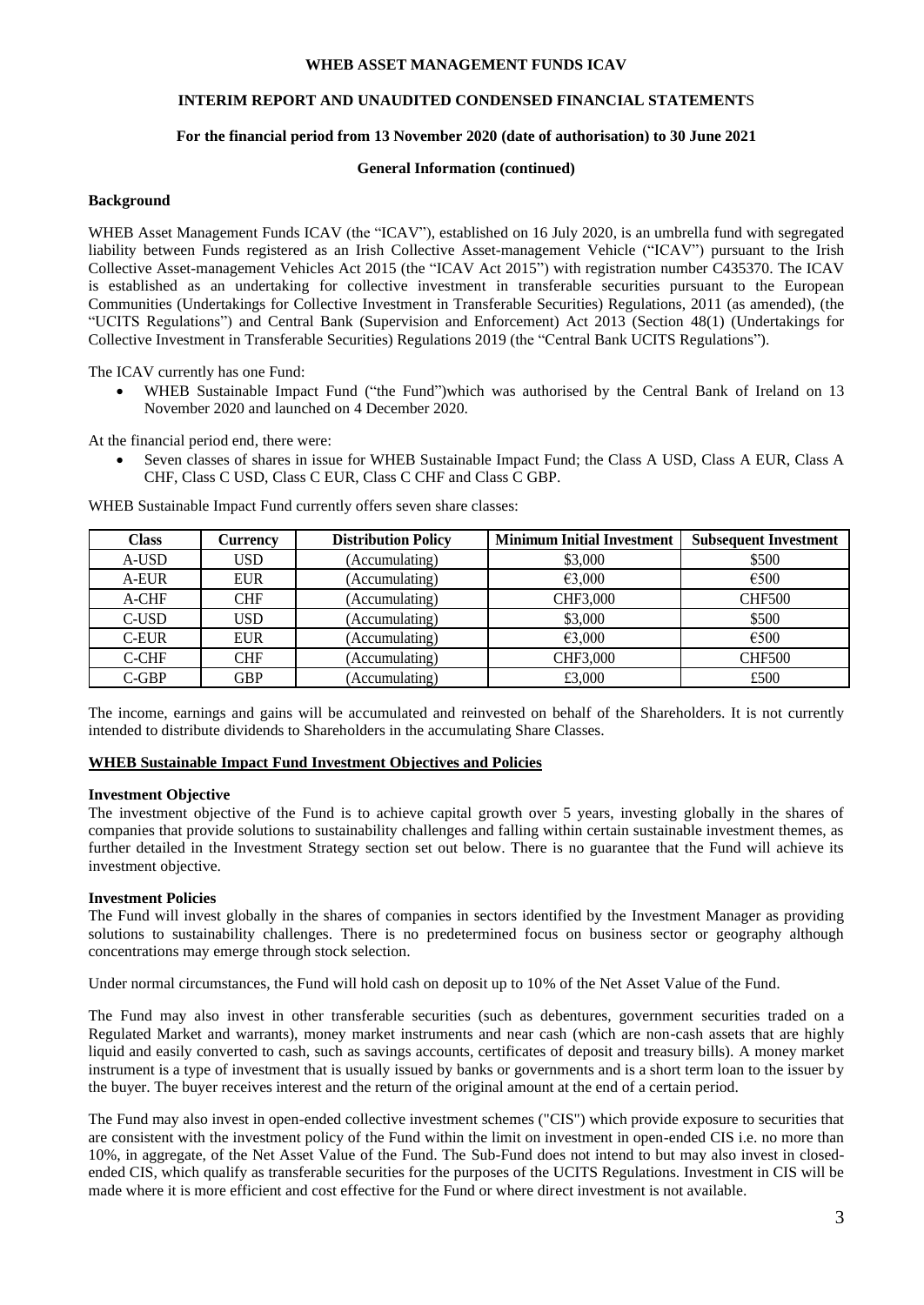# **INTERIM REPORT AND UNAUDITED CONDENSED FINANCIAL STATEMENT**S

## **For the financial period from 13 November 2020 (date of authorisation) to 30 June 2021**

#### **General Information (continued)**

#### **WHEB Sustainable Impact Fund Investment Objectives and Policies (continued)**

#### **Investment Policies (continued)**

The Fund may use financial derivative instruments (contracts where the value is linked to the expected future price movements of an underlying asset) for efficient portfolio management. This is in order to reduce the Fund's exposure to risk.

#### **Investment Strategy**

The Investment Manager selects shares in companies that provide solutions to sustainability challenges falling within certain sustainable investment themes ("Sustainable Investment Themes") which are at present: (1) cleaner energy, (2) environmental services, (3) resource efficiency, (4) sustainable transport, (5) water management, (6) education, (7) health, (8) safety and (9) well-being. In order to qualify for investment, at least half of the company's revenues must be derived from products and services with a positive social and/or environmental impact (as set out below) related to the Fund's Sustainable Investment Themes. This leads to a pool of qualifying companies which is typically less than 1,000 stocks with less than 25% of the MSCI World Index (the "Index") components qualifying (measured by market capitalisation).

The Investment Manager has developed a structured and disciplined investment process which seeks to add value by identifying critical social and environmental challenges that are facing the global population over the next few decades.

- 1. A range of investment themes is derived from this analysis (set out above) which together are used to create an overall investment universe of companies that are deemed by the Investment Manager to provide solutions to these challenges.
- 2. From this universe the Investment Manager uses a proprietary methodology to assess the impact 'intensity' of a company's products and services. The Investment Manager selects stocks it perceives as promising i.e. those companies chosen as part of the universe that provide solutions to sustainability challenges falling within the aforementioned sustainable investment themes, and analyses the fundamentals of individual companies (such as financial information and management commentary, as reported in quarterly or annual statements, press releases or other public venues) to determine the dimensions of their positive social and/or environmental product impact.
- 3. Additionally, the Investment Manager reviews the environmental, social and governance ("**ESG**") quality of the company's policies and practices as part of its investment process to identify business and management quality. The Investment Manager's research considers the robustness of core risk management systems, governance processes, the extent of any involvement in controversial issues or activities and overall company alignment with sustainability issues and themes.
- 4. Based on the totality of this fundamental analysis, the Investment Manager assesses the company's quality and suitability for the Fund ensuring an investment in the company does not significantly harm the environmental or social investment objectives of the Fund. For example, if the company is, in the Investment Manager's view, exposed to excessive reputational risk, or has significant activity in areas that are not consistent with the investment philosophy of the Fund, then it is unlikely to be selected for investment. Companies with persistently poor practices regarding equal employment opportunities, human rights and environmental management are highly unlikely to be selected for investment. If a company is considered particularly weak on any single metric in our fundamental analysis profile, scoring a zero, it will not be qualified for investment.

The Investment Manager will regularly monitor the companies in which the Fund invests against the above sustainable investment criteria. If it is the Investment Manager's opinion that an investee company no longer meets the sustainable investment criteria, the Investment Manager will not make any further investments in the company and will seek to realise its investment in such a company in an orderly fashion.

The Investment Manager aims to be innovative and transparent in the execution of its responsible investment policy with extensive public reporting and regular and frequent review of its approach and performance.

Target companies will be listed on or dealt in a Regulated Market.

The Fund may invest no more than 10% of the Net Asset Value in other collective investment schemes. Such collective investment schemes will be UCITS, non-UCITS and/or exchange-traded funds.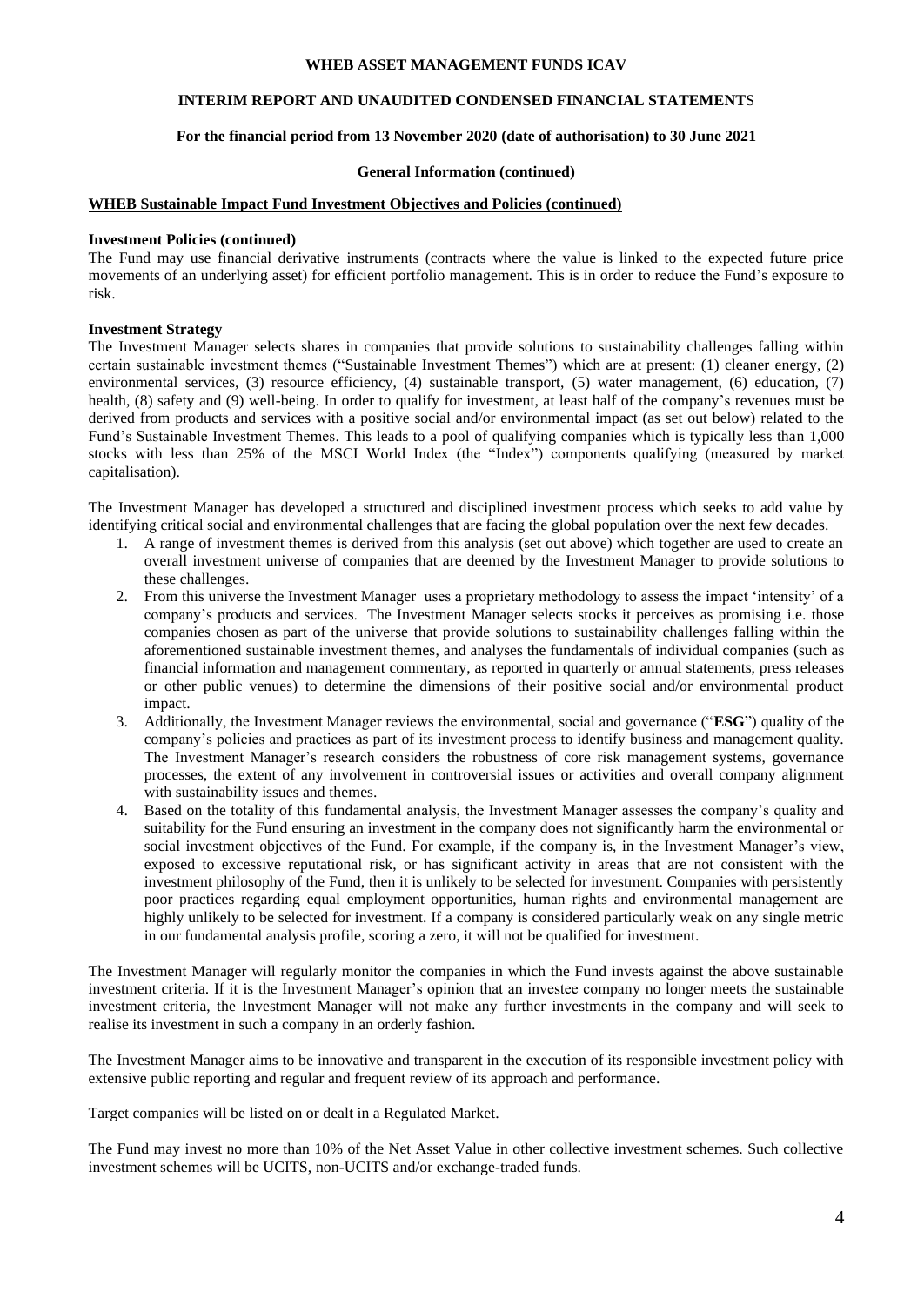# **INTERIM REPORT AND UNAUDITED CONDENSED FINANCIAL STATEMENT**S

# **For the financial period from 13 November 2020 (date of authorisation) to 30 June 2021**

#### **Investment Manager's Report**

#### **WHEB Sustainable Impact Fund**

#### **Investment Review**

During the review period, the C Accumulation USD share class of the Fund had returned 8.08% while the MSCI World TR USD had risen by 13.05%. The underperformance was largely due to the style and sector rotation described in the Market Overview section below. The fund performance suffered as we do not hold any financial or fossil energy stocks.

The major negative contributors came from the Resource Efficiency and Education themes. Sustainable Transport and Wellbeing themes performed well in the period.

The Resource Efficiency theme was the worst performing theme in the period. The theme performed particularly well last year due to the growing demand for factory and logistics automation to make supply chains more resilient. While underlying industry demand remained strong, some of the holdings in the theme gave up some of the gains during the period. Daifuku and Daikin were two examples. Both are listed in Japan where the market was particularly weak. Both companies recently provided somewhat underwhelming mid-term financial targets.

The Education theme also performed poorly. We have two holdings in the theme: Grand Canyon Education and Strategic Education. Both are US companies operating in the US higher education sector. Investors are concerned over prospects of for-profit institutions under the Democrat administration. There is also growing competition for remote learning, which is their traditional area of strength.

The strong performance of the Sustainable Transport theme was something of a surprise given the ongoing supply chain disruption to the global automotive industry. Outperformance mainly came from our exposure to the transition from internal combustion engine vehicles to electric vehicles. Electric vehicles continued to gain market share during the pandemic, due to growing consumer awareness and favourable regulatory policies. Most of our holdings in the theme are well positioned for this transition, including Aptiv and TE Connectivity.

The Wellbeing theme was another positive contributor due to a strong performance from Sonova. It is a leader in hearing care solutions, which develops and produces hearing aids and cochlear implants. Sonova benefits from favourable secular trends including an ageing population and low penetration rates for hearing aids in the developed world. It is a highquality operator in a relatively defensive industry. The recent strong share price performance was supported by its bullish outlook for the current fiscal year.

| Significant purchases and sales in the first six months of 2021 (in chronological order) |                     |  |
|------------------------------------------------------------------------------------------|---------------------|--|
| <b>Purchases</b>                                                                         | <b>Sales</b>        |  |
| HelloFresh                                                                               | China Water Affairs |  |
| <b>First Solar</b>                                                                       | Kingspan            |  |
|                                                                                          | Renishaw            |  |

#### **Market Overview**

While the world was still in the middle of the pandemic during the first half of 2021, global equity markets continued to climb higher. Markets were supported by the vaccine roll-out and anticipation of an economic recovery. The resurgence in economic activity so far has been stronger than expected. This has however, led to supply chain disruption and inflationary pressures.

Heightened inflation expectations and the prospect of increasing interest rates resulted in a strong style and sector rotation early this year. The best performing sectors in the wider market were those associated with the early stages of an economic recovery, such as financial and fossil energy companies. Few companies in these sectors provide solutions to sustainability challenges so we don't have any exposure to them. This was therefore a headwind for our relative performance.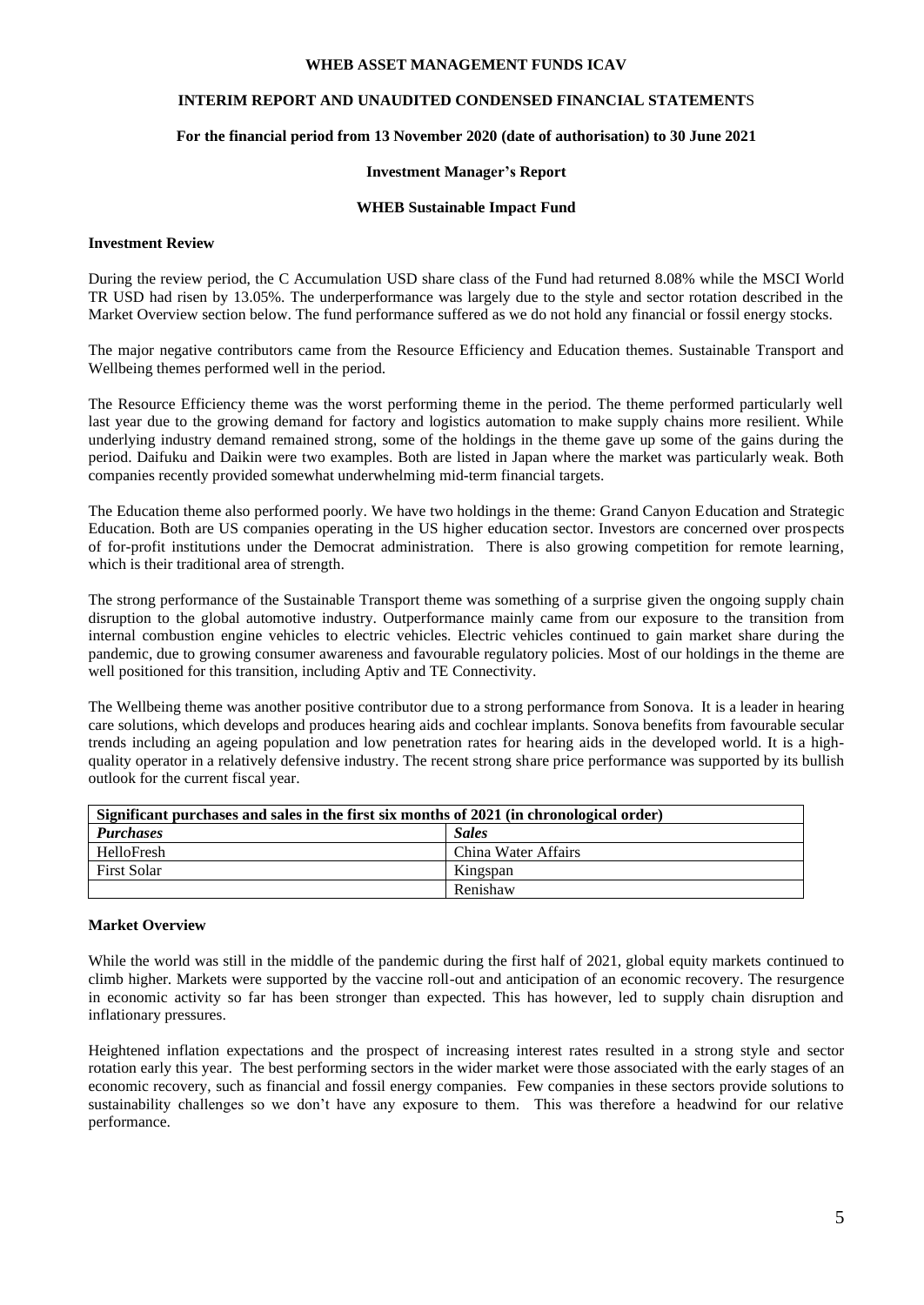## **INTERIM REPORT AND UNAUDITED CONDENSED FINANCIAL STATEMENT**S

## **For the financial period from 13 November 2020 (date of authorisation) to 30 June 2021**

#### **Investment Manager's Report (continued)**

#### **WHEB Sustainable Impact Fund (continued)**

Overall performance was also reinforced by many countries' economic stimulus packages. In the US, the proposed stimulus package underscores the Biden administration's commitment to transitioning to a low carbon economy. The proposal offers new tax incentives for renewable energy, storage technology, carbon capture and electric vehicle infrastructure. The European Union also launched a coronavirus stimulus program with at least 37% of the funds allocated towards protecting environment and climate.

## **Outlook**

Recent strength in stock market performance suggests that investors may be too complacent about the global economic recovery. Several market indices regularly hit record highs over the last 6 months. Nevertheless, uncertainty still abounds. The COVID-19's Delta variant is spreading fast all over the world which may dampen the pace of reopening of economies. The variant has already forced a growing number of countries to reimpose lockdowns and tighter restrictions. Current relatively high valuations of stock markets makes them vulnerable to a significant market correction.

Another driving force for the near-term outlook is inflation and the risk of associated interest rate increases. The disruption to global supply chains from the pandemic and the faster-than-expected economic recovery have led to inflationary pressures. Whether elevated inflation figures are transitory or permanent is still open to debate. Inflation alone is not necessarily bad for WHEB's strategy, given our emphasis on companies with strong competitive position and pricing power. However, the associated interest rate increase might dampen investment performance given that the strategy predominantly consists of "growth" stocks. While these factors will continue to affect the global stock markets in the near term, more profound changes are happening in the sustainable investment space.

The ESG agenda has accelerated meaningfully on the back of the pandemic. The cash inflows into ESG funds over the last 18 months were unprecedented. Climate change and climate adaptation have become a top priority in many countries. The International Energy Agency recently published a roadmap to net zero carbon by 2050. It supports our view that the demand for renewable and efficient energy technologies will accelerate significantly in the coming decades. Several portfolio companies help decarbonise the energy sector including First Solar, Vestas and TPI Composites. The strategy also invests in a number of companies providing energy efficiency technologies across a variety of sectors.

The pandemic has also highlighted a number of social issues including access to healthcare, social inequality and employee health and safety. Investors are increasingly aware and concerned about these issues. WHEB's strategy aims to address these issues through investing in our four social themes. Our portfolio companies help improve patient outcomes, reduce healthcare costs, provide high quality education and improve workplace safety. We also address other social issues including gender diversity and employee health and safety through engagement.

We expect these profound challenges are likely to remain at the top of the agenda even after the pandemic. We expect to see more favourable policy signals and increasing investor expectations around ESG practices. This will provide a very supportive environment for WHEB's investment strategy.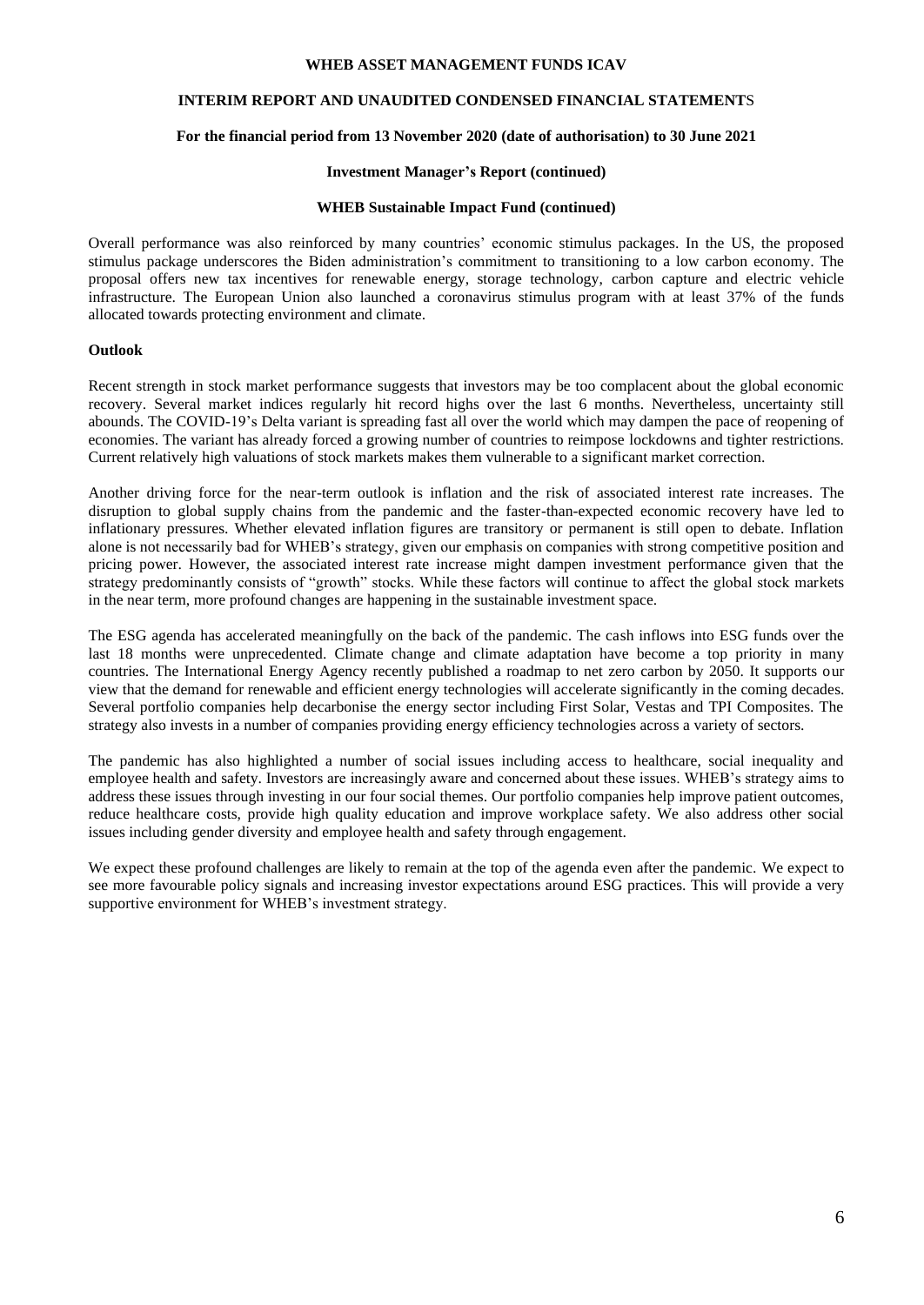# **INTERIM REPORT AND UNAUDITED CONDENSED FINANCIAL STATEMENT**S

# **For the financial period from 13 November 2020 (date of authorisation) to 30 June 2021**

# **Condensed Statement of Financial Position**

|                                                                                                        |              | <b>WHEB Sustainable Impact Fund</b> |
|--------------------------------------------------------------------------------------------------------|--------------|-------------------------------------|
|                                                                                                        |              | As at                               |
|                                                                                                        |              | 30-Jun-2021                         |
|                                                                                                        | <b>Notes</b> | <b>USD</b>                          |
| <b>Assets</b>                                                                                          |              |                                     |
| Cash and cash equivalents<br>Financial assets at fair value through profit or loss                     |              | 1,185,962                           |
| - Equities                                                                                             | 9            | 82,979,571                          |
| Receivable for investments sold                                                                        |              | 154,086                             |
| Subscriptions receivable                                                                               |              | 123,669                             |
| Dividends receivable                                                                                   |              | 17,020                              |
| <b>Total assets</b>                                                                                    |              | 84,460,308                          |
| <b>Liabilities</b>                                                                                     |              |                                     |
| Bank overdraft                                                                                         |              | (373, 878)                          |
| Payable for investments purchased                                                                      |              | (77,084)                            |
| Redemptions payable                                                                                    |              | (105, 141)                          |
| Accrued expenses                                                                                       |              | (220, 633)                          |
| Total liabilities (excluding net assets attributable to<br>holders of redeemable participating shares) |              | (776, 736)                          |
| Net assets attributable to holders of redeemable<br>participating shares                               |              | 83,683,572                          |

Comparative figures are not applicable for WHEB Sustainable Impact Fund as the Fund launched on 4 December 2020.

*The accompanying notes and schedule of investments form an integral part of these financial statements.*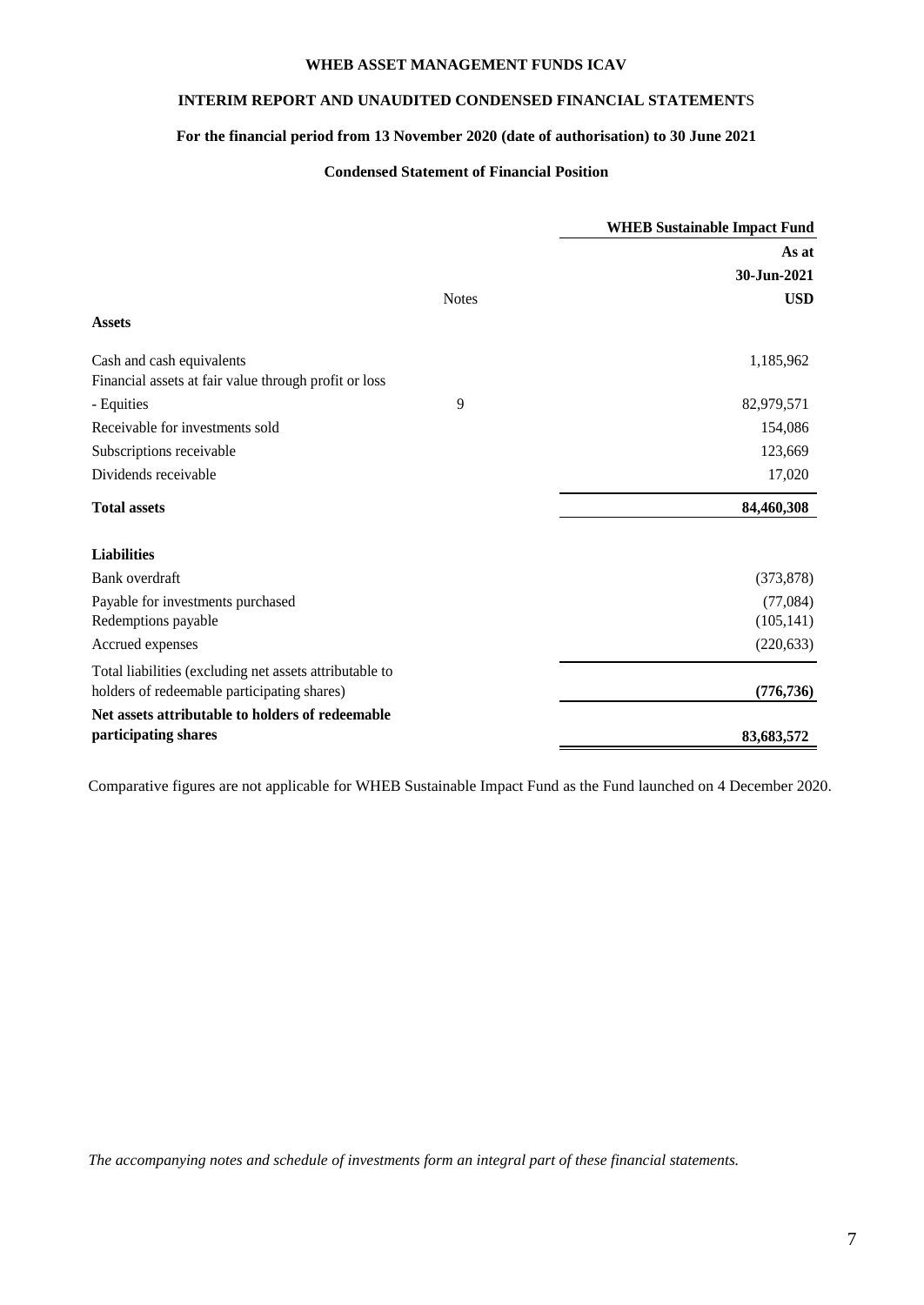# **INTERIM REPORT AND UNAUDITED CONDENSED FINANCIAL STATEMENT**S

# **For the financial period from 13 November 2020 (date of authorisation) to 30 June 2021**

# **Condensed Statement of Comprehensive Income**

|                                                                                                         | <b>WHEB Sustainable Impact Fund</b> |
|---------------------------------------------------------------------------------------------------------|-------------------------------------|
|                                                                                                         | Period ended                        |
|                                                                                                         | 30-Jun-2021                         |
| <b>Notes</b>                                                                                            | <b>USD</b>                          |
| <b>Income</b>                                                                                           |                                     |
| Dividend income                                                                                         | 416,719                             |
| Other income<br>Net gain on financial instruments at fair value                                         | 210,057                             |
| 5<br>through profit or loss                                                                             | 8,032,294                           |
| <b>Total investment gain</b>                                                                            | 8,659,070                           |
| <b>Expenses</b>                                                                                         |                                     |
| Management fees                                                                                         | (430,690)                           |
| <b>Transactions</b> fees                                                                                | (34,991)                            |
| Other fees                                                                                              | (4,594)                             |
| <b>Total expenses</b>                                                                                   | (470, 275)                          |
| <b>Operating gain</b>                                                                                   | 8,188,795                           |
| Withholding tax                                                                                         | (74, 222)                           |
| Increase in net assets attributable to<br>holders of redeemable participating shares<br>from operations | 8,114,573                           |

Comparative figures are not applicable for WHEB Sustainable Impact Fund as the Fund launched on 4 December 2020.

*The accompanying notes and schedule of investments form an integral part of these financial statements*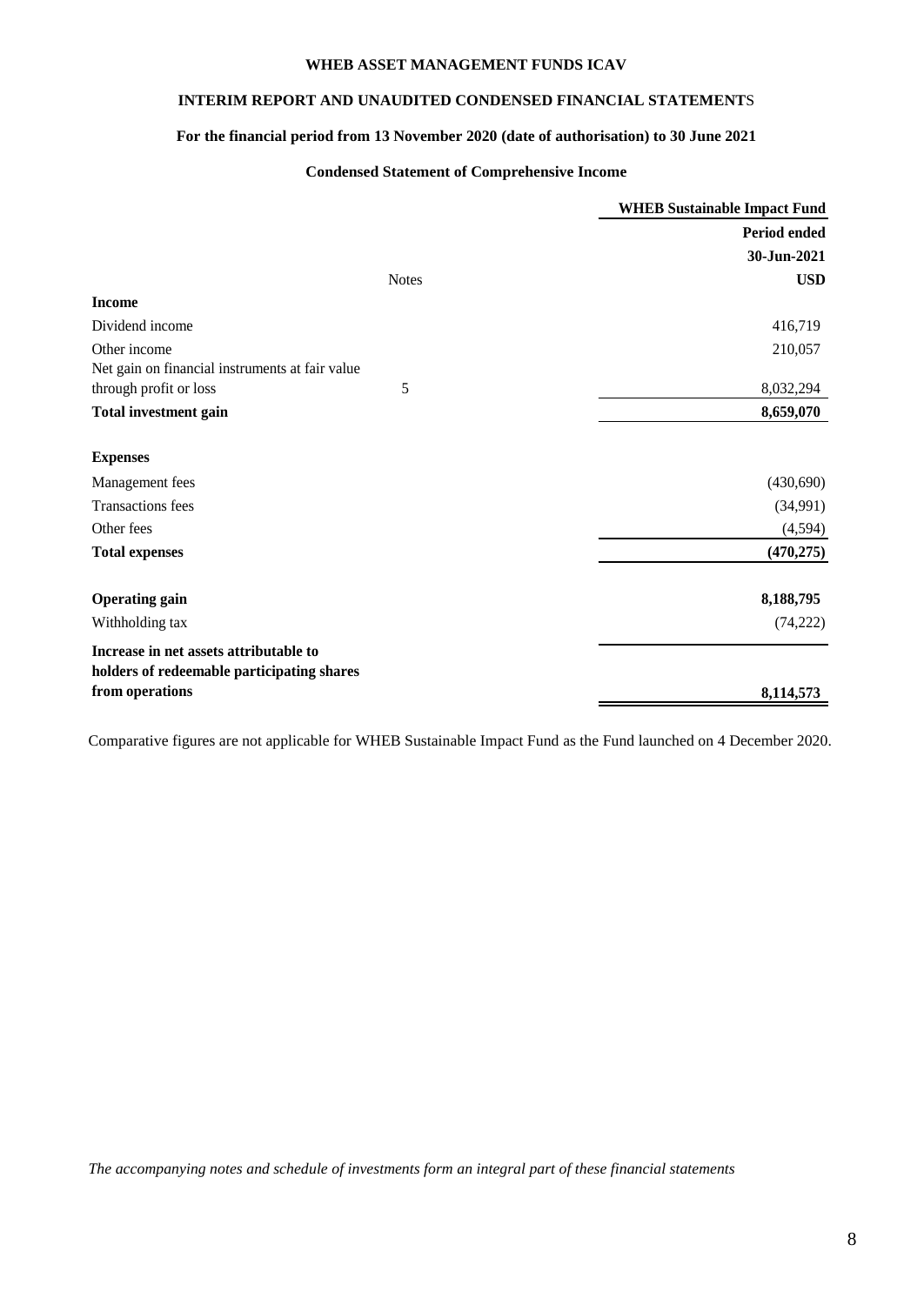# **INTERIM REPORT AND UNAUDITED CONDENSED FINANCIAL STATEMENT**S

# **For the financial period from 13 November 2020 (date of authorisation) to 30 June 2021**

# **Condensed Statement of Changes in Net Assets Attributable to Holders of Redeemable Participating Shares**

|                                                                                                     |              | <b>WHEB Sustainable Impact Fund</b> |
|-----------------------------------------------------------------------------------------------------|--------------|-------------------------------------|
|                                                                                                     |              | Period ended                        |
|                                                                                                     |              | 30-Jun-2021                         |
|                                                                                                     | <b>Notes</b> | <b>USD</b>                          |
| Net assets attributable to holders of redeemable<br>participating shares at beginning of the period |              |                                     |
| Redeemable participating shares issued                                                              | 6            | 83,112,257                          |
| Redeemable participating shares redeemed                                                            | 6            | (7,543,257)                         |
|                                                                                                     |              | 75,568,999                          |
| Increase in net assets attributable to holders of redeemable                                        |              |                                     |
| participating shares from operations                                                                |              | 8,114,573                           |
| Net assets attributable to holders of redeemable                                                    |              |                                     |
| participating shares at end of the period                                                           |              | 83,683,572                          |

Comparative figures are not applicable for WHEB Sustainable Impact Fund as the Fund launched on 4 December 2020.

*The accompanying notes and schedule of investments form an integral part of these financial statements*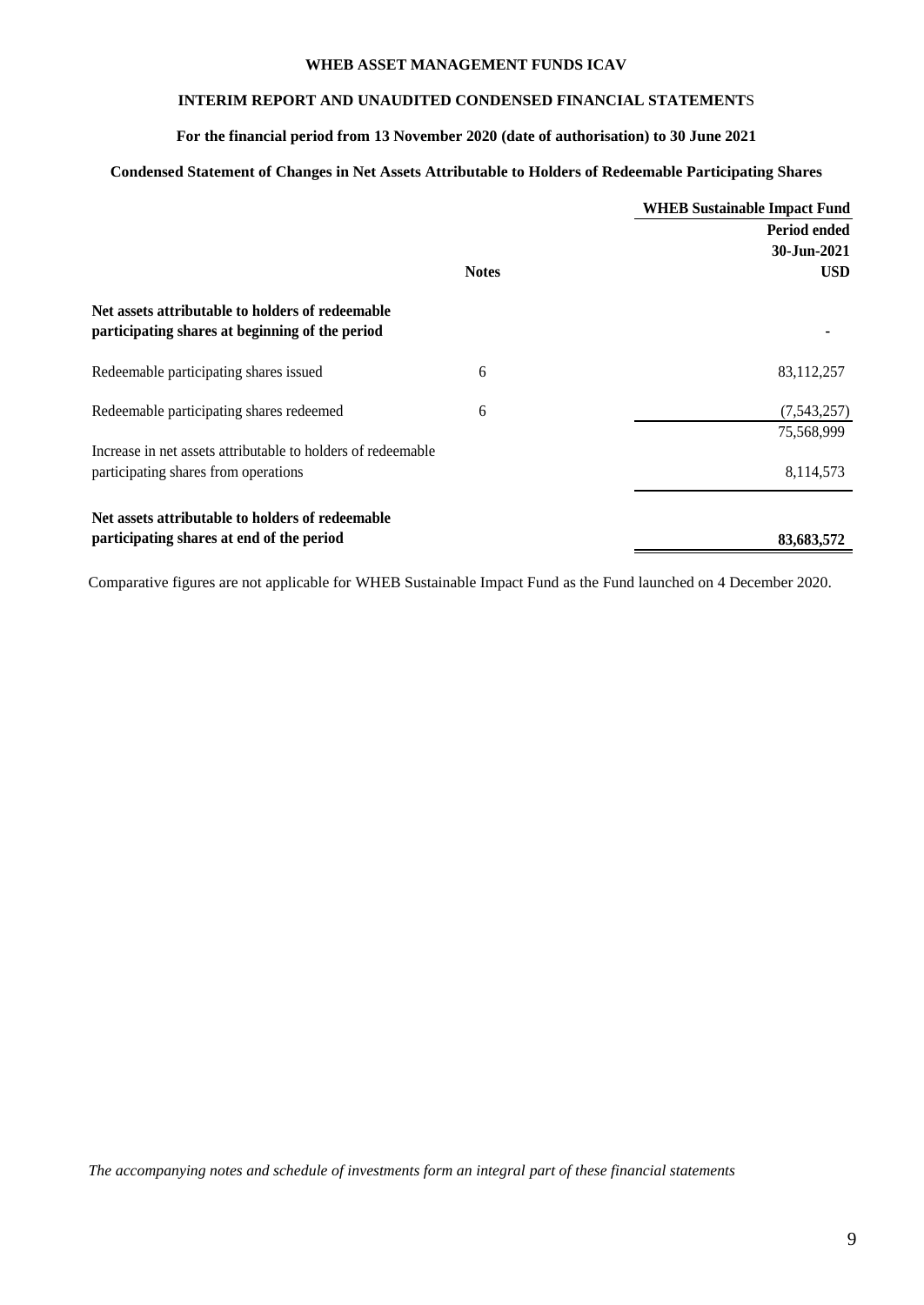# **INTERIM REPORT AND UNAUDITED CONDENSED FINANCIAL STATEMENT**S

# **For the financial period from 13 November 2020 (date of authorisation) to 30 June 2021**

# **Condensed Statement of Cash Flows**

|                                                                        | <b>WHEB Sustainable Impact Fund</b> |
|------------------------------------------------------------------------|-------------------------------------|
|                                                                        | Period ended                        |
|                                                                        | 30-Jun-2021                         |
|                                                                        | <b>USD</b>                          |
| <b>Operating activities</b>                                            |                                     |
| Increase in assets attributable to holders of redeemable participating |                                     |
| shares                                                                 | 8,114,573                           |
| Adjustments to reconcile increase in assets attributable to holders of |                                     |
| participating redeemable shares resulting from operations to cash      |                                     |
| (used in) operating activities                                         |                                     |
| Net movement in financial assets/liabilities at fair value through     |                                     |
| profit or loss                                                         | (83,056,573)                        |
| Net movement in dividends receivable                                   | (17,020)                            |
| Increase in accrued expenses                                           | 220,633                             |
| Net cash (used in) operating activities                                | (74, 738, 387)                      |
| <b>Financing activities</b>                                            |                                     |
| Proceeds from redeemable participating shares issued                   | 82,988,588                          |
| Payments for redeemable participating shares redeemed                  | (7, 438, 116)                       |
| Net cash provided by financing activities                              | 75,550,471                          |
| Net increase in cash and cash equivalents                              | 812,084                             |
| Cash and cash equivalents at beginning of the financial period         |                                     |
| Cash and cash equivalents at end of the financial period               | 812,084                             |
| Cash Breakdown                                                         |                                     |
| Cash                                                                   | 1,185,962                           |
| Overdraft                                                              | (373, 878)                          |
| Cash and cash equivalents at end of the financial period               | 812,084                             |
| Supplementary information:                                             |                                     |
| Interest received                                                      |                                     |
| Interest paid                                                          |                                     |
| Dividends received                                                     | 416.719                             |

Comparative figures are not applicable for WHEB Sustainable Impact Fund as the Fund launched on 4 December 2020.

*The accompanying notes and schedule of investments form an integral part of these financial statements.*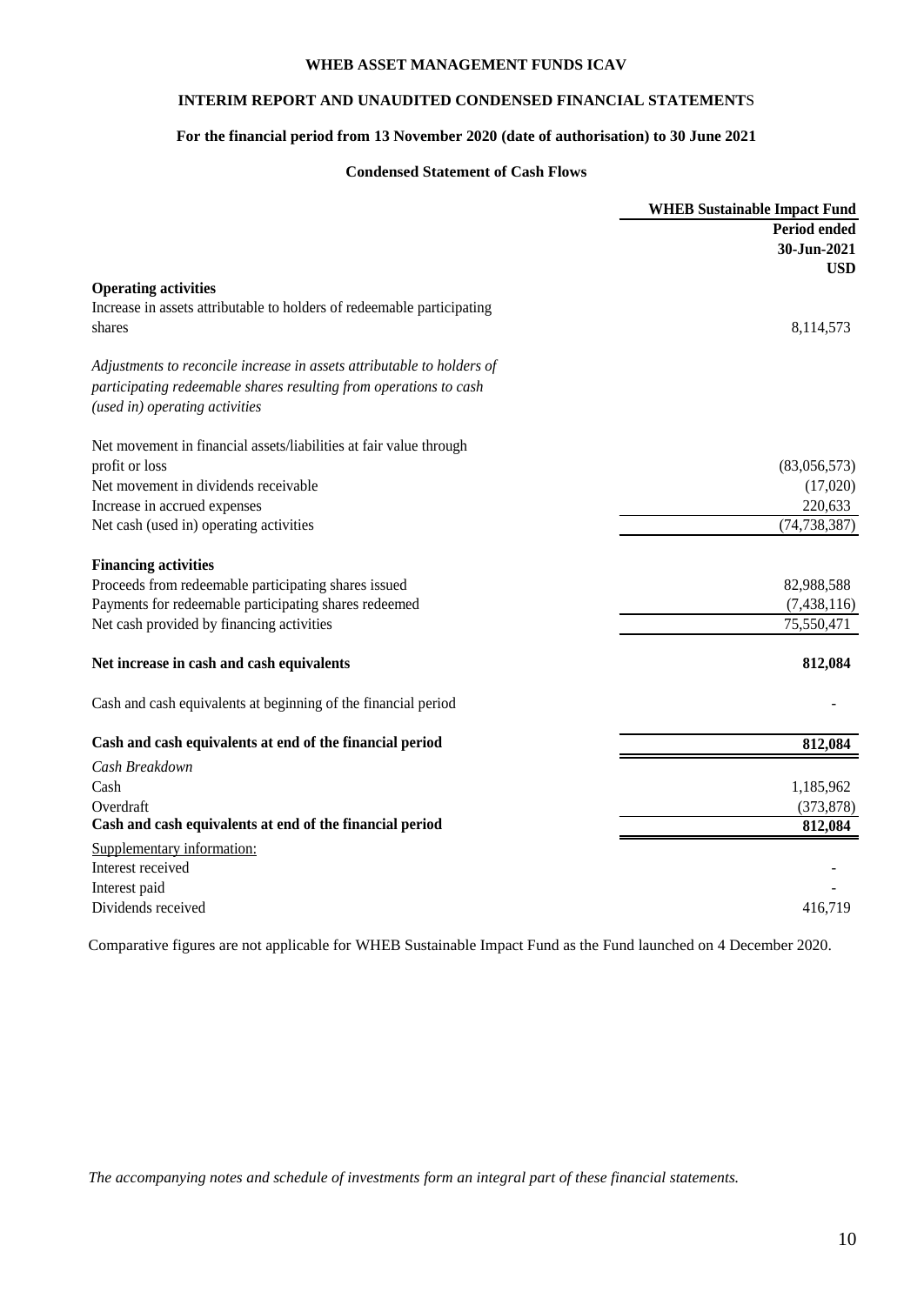# **INTERIM REPORT AND UNAUDITED CONDENSED FINANCIAL STATEMENT**S

## **For the financial period from 13 November 2020 (date of authorisation) to 30 June 2021**

#### **Notes to the Financial Statements (continued)**

#### **1. General information**

WHEB Asset Management Funds ICAV (the "ICAV") is an open-ended umbrella Irish collective asset management vehicle with variable capital and segregated liability between Fund. The financial statements of the WHEB Asset Management Funds ICAV have been prepared in accordance with the ICAV Act 2015, and the European Communities (Undertakings for Collective Investment in Transferable Securities) Regulations, 2011 (as amended) and the Central Bank (Supervision and Enforcement) Act 2013 (Section 48(1)) (Undertakings for Collective Investment in Transferable Securities) Regulations 2019 (the "Central Bank UCITS Regulations").

#### **2. Basis of preparation**

The condensed financial statements of the ICAV are prepared under the going concern basis and on the historical cost basis, except that financial instruments classified as at fair value through profit or loss are held at fair value.

The condensed financial statements have been prepared in accordance with International Accounting Standard (IAS) 34 Interim Financial Reporting, which have been prepared under International Financial Reporting Standards ("IFRS") as adopted by the European Union ("EU").

The financial statements as a whole are presented in USD, which is the ICAV's functional currency. All financial information presented in USD is rounded to the nearest USD.

#### **3. Significant accounting policies**

# **(a) Financial assets and liabilities at fair value through profit and loss**

*Investment transactions*

#### *(i) Classification*

In accordance with IFRS 9, the ICAV classifies its financial assets and financial liabilities at initial recognition into the categories of financial assets and financial liabilities discussed below.

In applying that classification, a financial asset or financial liability is considered to be held for trading if:

- It is acquired or incurred principally for the purpose of selling or repurchasing it in the near term, or
- On initial recognition, it is part of a portfolio of identified financial instruments that are managed together and for which, there is evidence of a recent actual pattern of short-term profit-taking, or
- It is a derivative (except for a derivative that is a financial guarantee contract or a designated and effective hedging instrument).

#### *(ii) Recognition and derecognition*

The Company derecognises a financial asset when the contractual rights to the cash flows from the financial asset expire or it transfers the financial asset and the transfer qualifies for derecognition in accordance with IFRS 9. The Company derecognises a financial liability when the obligation specified in the contract is discharged, cancelled or expires.

#### *(iii) Measurement*

Financial assets and liabilities held at fair value through profit or loss are measured at fair value. Fair value is the amount for which an asset could be exchanged, or a liability settled, between knowledgeable, willing parties in an arm's length transaction. Unrealised gains and losses on investments excluding bonds are recognised in the Statement of Comprehensive Income.

The impairment requirements in IFRS 9 are based on an expected credit losses (ECL) model and applies to debt instruments (such as bank deposits, bonds, debt securities and trade receivables) recorded at amortised cost or at fair value through other comprehensive income, plus lease receivables and contract assets. The guiding principle of the ECL model is to reflect the general pattern of deterioration, or improvement, in the credit quality of financial instruments. The ECL approach has been commonly referred to as the three-bucket approach, although IFRS 9 does not use this term.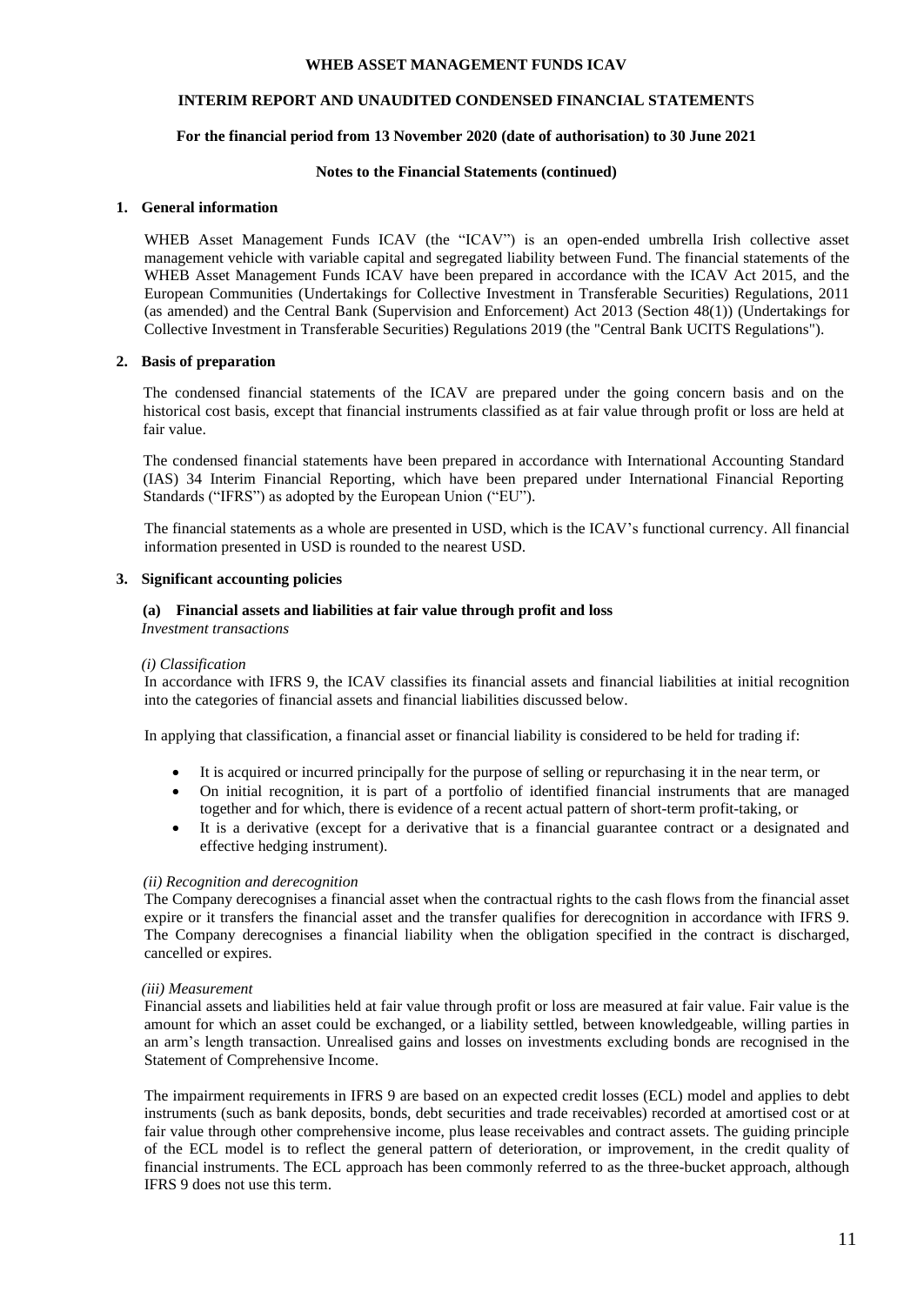# **INTERIM REPORT AND UNAUDITED CONDENSED FINANCIAL STATEMENT**S

# **For the financial period from 13 November 2020 (date of authorisation) to 30 June 2021**

#### **Notes to the Financial Statements (continued)**

### **3. Significant accounting policies (continued)**

#### **(b) Gains and losses on sales of investments**

Realised gains and losses on sale of securities are calculated on a weighted average cost basis, while realised gains and losses on sale of derivatives are calculated using the first-in-first-out (FIFO) method. Realised, including coupons, and unrealised gains and losses on investments arising during the financial period are recognised in the Statement of Comprehensive Income.

## **(c) Foreign exchange translation**

Items included in the ICAV's financial statements are measured using the currency of the primary economic environment in which it operates (the "functional currency"), which is USD for the Sub-Fund. Assets and liabilities expressed in foreign currencies are converted into the functional currency of the Sub-Fund using the exchange rates prevailing at the financial period end. Transactions in foreign currencies are translated into the functional currency at exchange rates ruling at the transaction dates. Gains and losses on translation of investments are included in net movement in financial assets and liabilities at fair value through profit or loss. Gains and losses on foreign exchange transactions are recognised in the Statement of Comprehensive Income in determining the result for the financial period.

## **(d) Income**

Interest income on debt instruments at fair value through profit or loss is accrued using the original effective interest rate and classified in the Statement of Comprehensive Income. The effective interest rate is the rate that exactly discounts the estimated future cash payments and receipts through the expected life of the financial instrument (or when appropriate, a shorter year) to the carrying amount of the financial instrument on initial recognition. When calculating the effective interest rate, the ICAV estimates future cash flows considering all contractual terms of the financial instrument, but not future credit losses. Interest income is recognised as income on an effective interest rate basis.

Dividends are recognised as income on the dates that securities are first quoted "ex-dividend" to the extent information thereon is reasonably available to the Sub-Funds. Deposit interest is recognised as income of the Fund on an accrual basis.

#### **(e) Expenses**

Expenses are accounted for on an accrual basis.

#### **(f) Transaction costs**

Transaction costs are expensed to the Statement of Comprehensive Income as they are incurred.

#### **(g) NAV per share**

The NAV per share of each class of share is calculated by dividing the NAV attributable to that class by the number of shares in issue for that class.

### **(h) Net Assets Attributable to Holders of Redeemable Participating shares**

Shares issued by the ICAV in respect of the Sub-Fund provide shareholders with the right to redeem their shares for cash equal to their proportional share of the NAV of the Sub-Fund and are classified as liabilities. The liabilities to shareholders are presented in the Statement of Financial Position as "Net assets attributable to shareholders of redeemable participating shares" and are determined based on the residual assets of the Sub-Fund after deducting the Sub-Fund's other liabilities.

# **(i) Cash and cash equivalents**

Cash and cash equivalents include cash at bank, bank overdrafts and short-term, highly liquid investments readily convertible to known amounts of cash and which are subject to insignificant risk of changes in value.

#### **(j) Receivable/payable for investments sold/purchased**

Due from brokers relates to trades executed that remain unsettled as at the financial period end.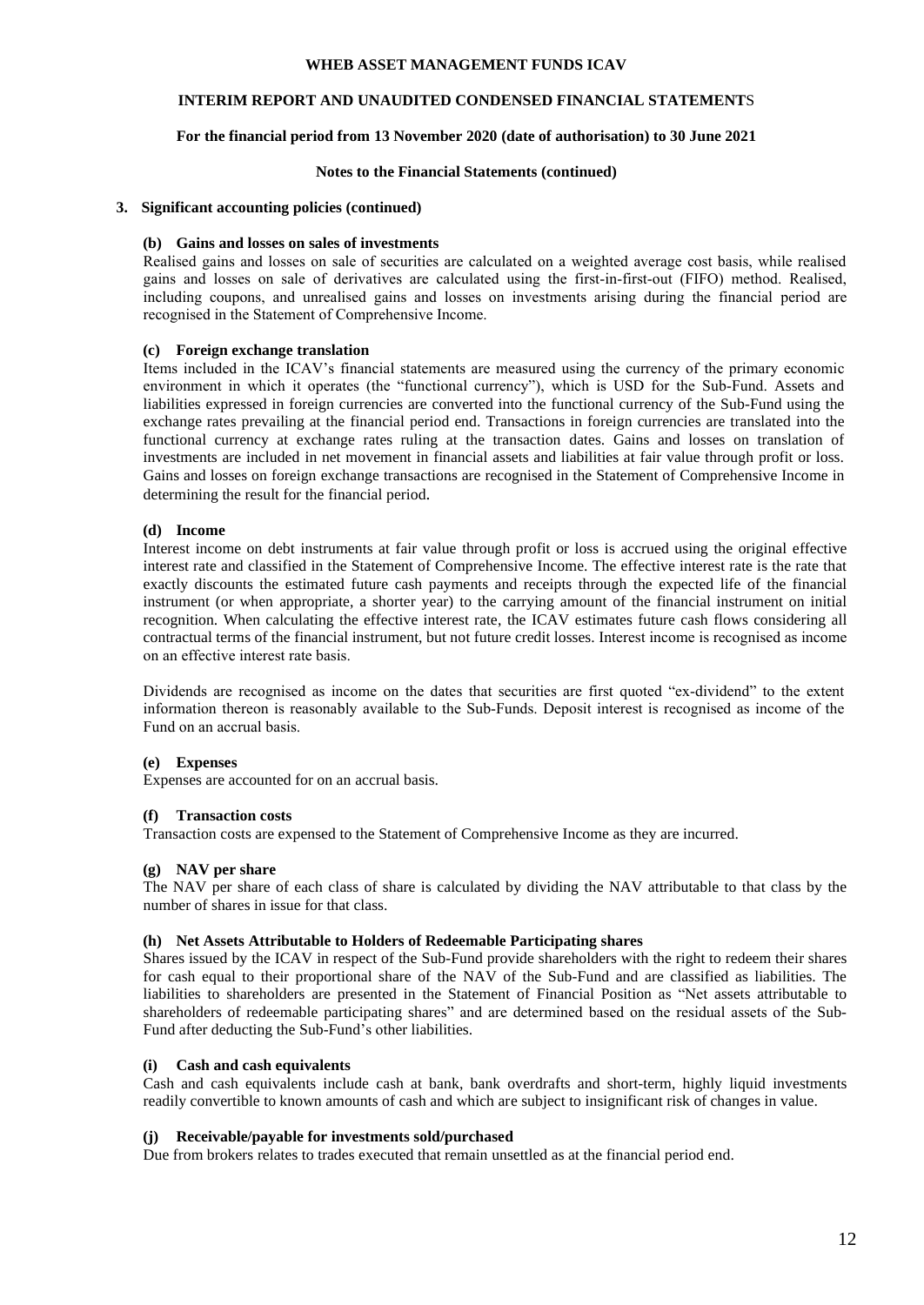# **INTERIM REPORT AND UNAUDITED CONDENSED FINANCIAL STATEMENT**S

## **For the financial period from 13 November 2020 (date of authorisation) to 30 June 2021**

### **Notes to the Financial Statements (continued)**

### **4. Exchange rates**

The financial statements are prepared in USD for WHEB Sustainable Impact Fund. The following exchange rates at 30 June 2021 have been used to translate assets and liabilities denominated in other currencies:

|                 | As at       |
|-----------------|-------------|
|                 | 30-Jun-2021 |
| <b>Currency</b> | <b>USD</b>  |
| <b>AUD</b>      | 1.33203     |
| <b>CHF</b>      | 0.92436     |
| <b>DKK</b>      | 6.27055     |
| <b>EUR</b>      | 0.84324     |
| <b>GBP</b>      | 0.72388     |
| <b>HKD</b>      | 7.76583     |
| <b>JPY</b>      | 110.99001   |

# **5. Net gain/(loss) on financial instruments at fair value through profit or loss**

|                                           | <b>WHEB Sustainable Impact Fund</b> |
|-------------------------------------------|-------------------------------------|
|                                           | Period ended                        |
|                                           | 30-Jun-2021                         |
|                                           | <b>USD</b>                          |
| Net realised gain on investments          | 1,051,131                           |
| Net realised (loss) on foreign exchange   | (68,518)                            |
| Net unrealised gain on investments        | 7,067,956                           |
| Net unrealised (loss) on foreign exchange | (18,275)                            |
|                                           | 8,032,294                           |

# **6. Redeemable participating shares issued and redeemed during the financial period**

The net assets attributable to holders of redeemable participating shares in the Fund are at all times equal to the net asset value of the Funds. Participating shares, which comprise the capital of the ICAV, are in substance a liability of the ICAV to shareholders. The shares are freely transferable and are all entitled to participate equally in profit and distributions (if any) of the Fund and in the assets in the event of termination. The participating shares carry no preferential or pre-emptive rights and are in registered form.

The movement in the number of participating shares was as follows:

#### **WHEB Sustainable Impact Fund**

|                    | At beginning                 |         |                          | At end of | <b>Net Asset</b> | <b>Net Asset</b> |
|--------------------|------------------------------|---------|--------------------------|-----------|------------------|------------------|
| As at 30 June 2021 | of financial                 | Issued  | <b>Redeemed</b>          | financial | Value per        | <b>Value</b>     |
|                    | period                       |         |                          | period    | <b>Share</b>     |                  |
| <b>Class A-USD</b> | $\qquad \qquad \blacksquare$ | 11.896  | (11,895)                 |           | 102.42           | 102              |
| <b>Class A-EUR</b> | $\qquad \qquad \blacksquare$ |         | ۰                        |           | 105.36           | 105              |
| <b>Class A-CHF</b> | $\overline{\phantom{a}}$     |         | $\overline{\phantom{a}}$ |           | 106.88           | 107              |
| <b>Class C-USD</b> | ۰                            | 506,466 | (32, 772)                | 473,694   | 112.33           | 53,210,904       |
| <b>Class C-EUR</b> | $\overline{\phantom{a}}$     | 161,398 | (10,915)                 | 150,483   | 115.26           | 17,345,051       |
| <b>Class C-CHF</b> | ۰                            | 72.261  | (11, 557)                | 60,704    | 116.68           | 7,082,829        |
| <b>Class C-GBP</b> | $\overline{\phantom{a}}$     | 15,508  | (700)                    | 14,808    | 109.52           | 1,621,801        |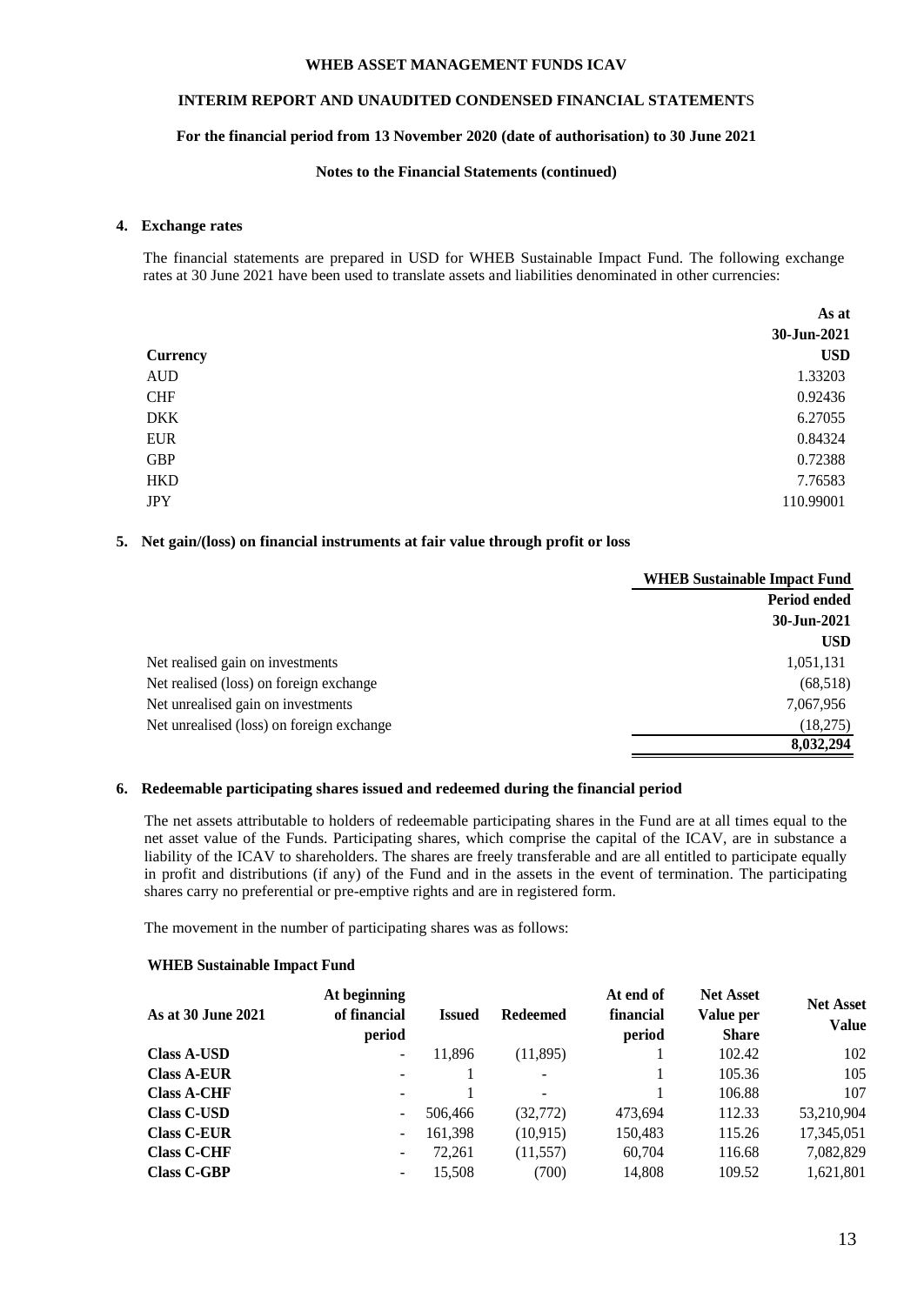# **INTERIM REPORT AND UNAUDITED CONDENSED FINANCIAL STATEMENT**S

## **For the financial period from 13 November 2020 (date of authorisation) to 30 June 2021**

#### **Notes to the Financial Statements (continued)**

#### **6. Redeemable participating shares issued and redeemed during the financial period (continued)**

#### **Capital management:**

The share capital of the ICAV shall at all times equal the Net Asset Value of the ICAV. The Directors are empowered to issue two subscriber shares of €1 each and 100,000,000,000 unclassified participating shares of no par value in the ICAV at the Net Asset Value per Share on such terms as they may think fit. There are no rights of pre-emption upon the issue of shares in the ICAV. The Subscriber Shares do not participate in the assets of any Fund.

Each of the Shares entitles the Shareholder to participate equally on a pro rata basis in the dividends and net assets of a Fund attributable to the relevant Share Class in respect of which they are issued, save in the case of dividends declared prior to becoming a Shareholder. The Subscriber Shares' entitlement is limited to the amount subscribed and accrued interest thereon.

#### **7. Tax**

Under current law and practice, the ICAV qualifies as an investment undertaking as defined in Section 739B of the Taxes Consolidation Act, 1997, as amended. On that basis it is not chargeable to Irish tax on its income or capital gains.

However, Irish tax may arise on the happening of a "chargeable event" in the ICAV. A chargeable event includes any distribution payments to shareholders or any encashment, redemption, cancellation or transfer of shares, and the holding of shares at the end of each eight year period beginning with the acquisition of the shares.

No Irish Tax will arise on the ICAV in respect of chargeable events in respect of:

- A shareholder who is neither Irish resident nor ordinarily resident in Ireland for tax purposes, at the time of the chargeable event, provided that appropriate valid declarations in accordance with the provisions of the Taxes Consolidation Act, 1997, as amended, are held by the ICAV.
- Certain exempted Irish resident shareholders who have provided the ICAV with the necessary signed statutory declarations.

Dividends, interest and capital gains (if any) received on investments made by the ICAV may be subject to withholding taxes imposed by the country from which the investment income or capital gains are received and such taxes may not be recoverable by the ICAV.

## **8. Fair Value Hierarchy**

IFRS 13 – Fair Value Measurement, establishes a three-tier fair value hierarchy that prioritises the inputs to valuation techniques to measure fair value. The hierarchy gives the highest priority to unadjusted quoted prices in active markets for identical assets or liabilities (Level 1 measurement) and lowest priority to unobservable inputs (Level 3 measurement). Investments measured and reported at fair value are classified and disclosed in one of the following fair value hierarchy levels based on the significance of the inputs used in measuring its fair value: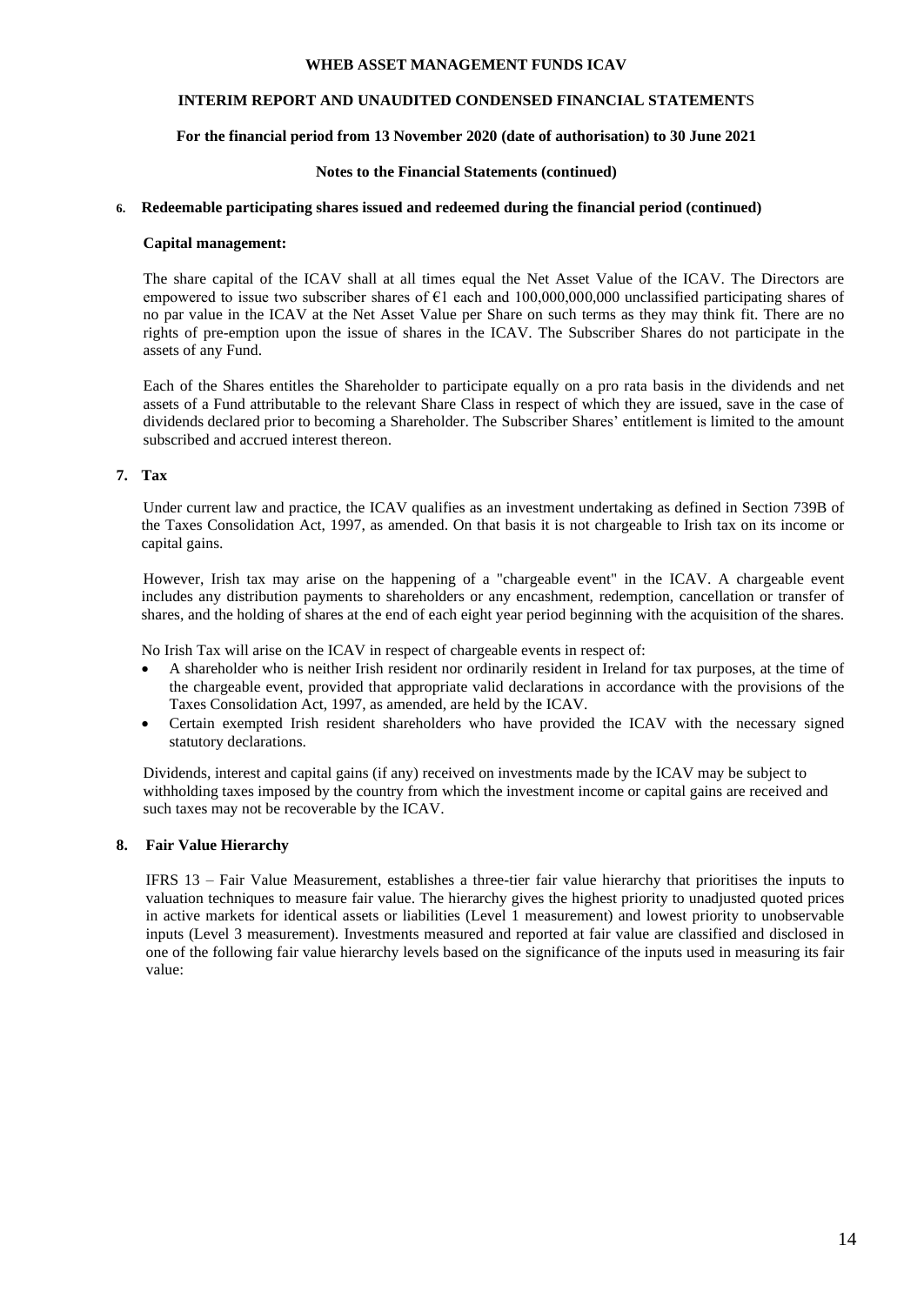## **INTERIM REPORT AND UNAUDITED CONDENSED FINANCIAL STATEMENT**S

### **For the financial period from 13 November 2020 (date of authorisation) to 30 June 2021**

#### **Notes to the Financial Statements (continued)**

#### **8. Fair Value Hierarchy (continued)**

Level 1-Unadjusted quoted prices in active markets that are accessible at the measurement date for identical, unrestricted assets or liabilities;

Level 2-Quoted prices in markets that are not active or financial instruments for which all significant inputs are observable, either directly or indirectly. Fair value is determined through the use of models or other valuation methodologies;

Level 3-Prices or valuations that require inputs that are both significant to the fair value measurement and are unobservable. Unobservable inputs are developed based on the best information available in the circumstances and reflect the ICAV's own assumptions about how market participants would be expected to value the asset or liability.

An investment is always categorised as Level 1, 2 or 3 in its entirety. In certain cases, the fair value measurement for an investment may use a number of different inputs that fall into different levels of the fair value hierarchy. In such cases, an investment's level within the fair value hierarchy is based on the lowest level of input that is significant to the fair value measurement. The majority of the ICAV's financial instruments are measured at fair value and it is usually possible to determine their fair values within a reasonable range of estimates. Fair value estimates are made at a specific point in time, based on market conditions and information about the financial instrument. These estimates are subjective in nature and involve uncertainties that may require significant judgement (e.g. interest rates, volatility, estimated cash flows etc.) Actual results could differ from these estimates.

In relation to assets and liabilities not measured at fair value, cash and cash equivalents have been classified as level 1 and all other assets and liabilities have been classified as level 2.

As there were no Level 3 securities held in the Funds during the financial periods ended 30 June 2021, a table of movements in Level 3 investments is not required to be presented.

| As at 30 June 2021                                     | <b>Total</b> | <b>Level 1</b> | <b>Level 2</b>           |
|--------------------------------------------------------|--------------|----------------|--------------------------|
|                                                        | <b>USD</b>   | <b>USD</b>     | <b>USD</b>               |
| <b>Current assets</b>                                  |              |                |                          |
| Financial assets at fair value through profit or loss: |              |                |                          |
| - Equities                                             | 82,979,571   | 82,979,571     | $\overline{\phantom{0}}$ |
|                                                        | 82,979,571   | 82,979,571     | $\overline{\phantom{0}}$ |

#### **9. Distributions**

It is not the present intention of the Directors to declare or pay dividends.

#### **10. Soft commissions**

There were no soft commission arrangements in place for the financial period ended 30 June 2021.

#### **11. Related party and connected person transactions**

The Directors and Investment Manager are related parties to the ICAV.

Laura Grenier and George Latham are employees of the Investment Manager. Andrea Lennon was an employee of FundRock Management Company (up to 12 February 2021) which is the ICAV management company.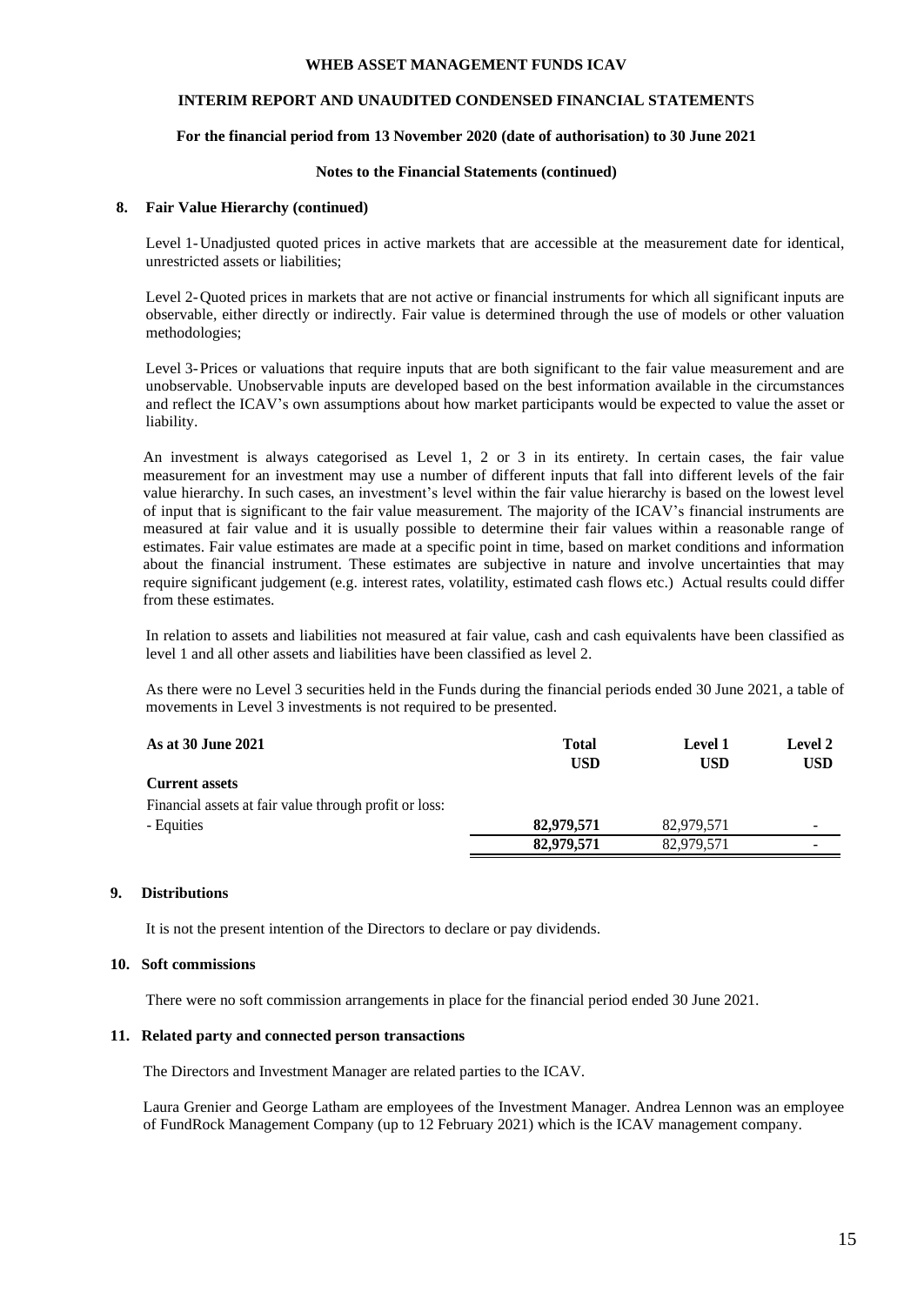## **INTERIM REPORT AND UNAUDITED CONDENSED FINANCIAL STATEMENT**S

## **For the financial period from 13 November 2020 (date of authorisation) to 30 June 2021**

#### **Notes to the Financial Statements (continued)**

#### **11. Related party and connected person transactions (continued)**

At 30 June 2021 and 31 December 2020, the Directors who served at any stage during the financial period held no shares in the ICAV.

The Central Bank UCITS Regulations require that any transaction carried out with the ICAV by a manager or depositary; and the delegates or sub-delegates of a manager or depositary; and/or associated or group companies of these ("connected persons") are carried out as if conducted at arm's length and are in the best interests of the shareholders.

The Directors are satisfied that there are arrangements, evidenced by written procedures, in place to ensure that this requirement is applied to transactions with connected persons, and that transactions with connected persons during the period complied with this requirement.

## **12. Significant events during the financial period**

Since the start of January 2020, global financial markets have been monitoring and reacting to the novel coronavirus (Covid-19). The virus has spread across the world with major outbreaks across Europe, America and the Middle East, resulting in widespread restrictions on the ability of people to travel, socialise and leave their homes. Global financial markets have reacted sharply to this news, with concerns regarding the economic impact this may have on a global scale. The eventual impact on the global economy and markets will largely depend upon the scale and the duration of the outbreak. The impact on the ICAV will take longer to assess, however the Board of Directors, the Investment Manager and Sub-Investment Managers and all other service providers have enacted their respective business continuity plans and the Board of Directors will continue to monitor this situation closely.

WHEB Sustainable Impact Fund launched on 4 December 2020.

#### **13. Subsequent Events**

The Directors have considered the implications of the Covid-19 outbreak on the financial statements including impacts subsequent to the financial period ended 30 June 2021 and are accordingly satisfied that the ICAV will be able to continue in operation and meet its liabilities as they fall due. However, the Directors will continue to monitor the impact of Covid-19.

There are no other events subsequent to the financial period end which require disclosure in these financial statements.

#### **14. Approval of financial statements**

The board of directors approved and anthorised for issue the financial statements on xx August 2021.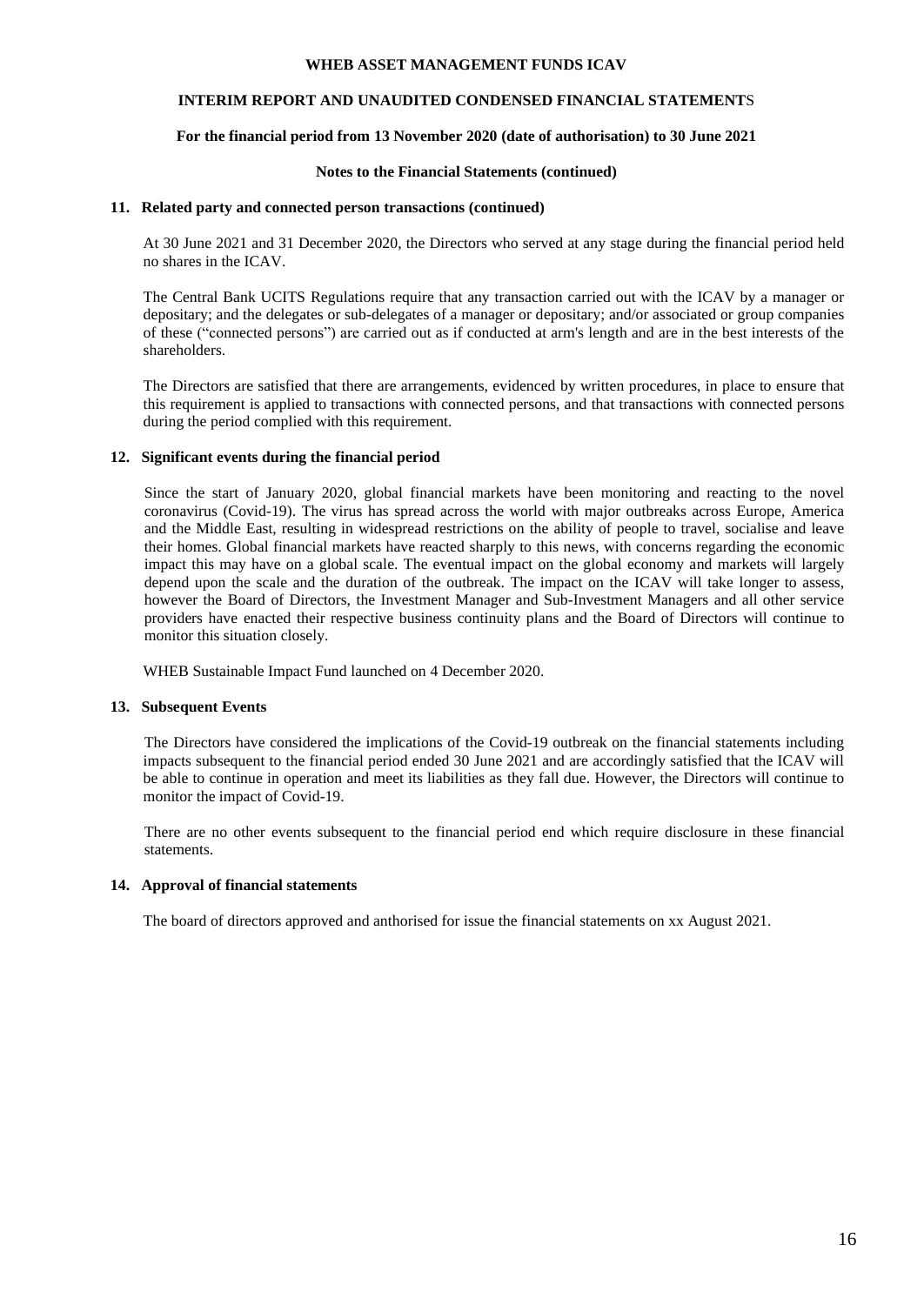# **INTERIM REPORT AND UNAUDITED CONDENSED FINANCIAL STATEMENT**S

# **Schedule of Investments of WHEB Sustainable Impact Fund at 30 June 2021**

|                                                       |           |            | Fair value | $\frac{0}{0}$ |
|-------------------------------------------------------|-----------|------------|------------|---------------|
| <b>Asset description</b>                              | Quantity  | <b>Ccy</b> | <b>USD</b> | <b>TNA</b>    |
| FINANCIAL ASSETS AT FAIR VALUE THROUGH PROFIT OR LOSS |           |            |            |               |
| <b>Excheange Traded Equities</b>                      |           |            |            |               |
| <b>Australia</b>                                      |           |            |            |               |
| Csl Ltd                                               | 11,194    | <b>AUD</b> | 2,396,662  | 2.86%         |
|                                                       |           |            | 2,396,662  | 2.86%         |
| <b>Denmark</b>                                        |           |            |            |               |
| Vestas Wind System A/S                                | 29,223    | <b>DKK</b> | 1,140,854  | 1.36%         |
|                                                       |           |            | 1,140,854  | 1.36%         |
| <i>France</i>                                         |           |            |            |               |
| Orpea                                                 | 18,303    | <b>EUR</b> | 2,327,917  | 2.78%         |
|                                                       |           |            | 2,327,917  | 2.78%         |
| <b>Germany</b>                                        |           |            |            |               |
| Hellofresh Se                                         | 20,060    | <b>EUR</b> | 1,950,234  | 2.33%         |
| Hella Gmbh & Co Kgaa                                  | 21,223    | <b>EUR</b> | 1,453,725  | 1.74%         |
| Kion Group                                            | 12,394    | <b>EUR</b> | 1,321,060  | 1.58%         |
| Infineon Technologies Ag-Nom                          | 28,211    | <b>EUR</b> | 1,131,462  | 1.35%         |
|                                                       |           |            | 5,856,481  | 7.00%         |
| Hong Kong                                             |           |            |            |               |
| China Everbright Environment Group Limited            | 1,429,947 | <b>HKD</b> | 810,185    | 0.97%         |
|                                                       |           |            | 810,185    | 0.97%         |
| <b>Ireland</b>                                        |           |            |            |               |
| Smurfit Kappa                                         | 34,677    | <b>EUR</b> | 1,881,398  | 2.25%         |
|                                                       |           |            | 1,881,398  | 2.25%         |
| <i>Japan</i>                                          |           |            |            |               |
| Daifuku                                               | 26,609    | <b>JPY</b> | 2,418,999  | 2.89%         |
| Keyence Corp                                          | 4,765     | <b>JPY</b> | 2,407,185  | 2.88%         |
| Daikin Industries Ltd                                 | 9,222     | <b>JPY</b> | 1,719,102  | 2.05%         |
| Horiba Ltd                                            | 17,307    | <b>JPY</b> | 1,122,717  | 1.34%         |
|                                                       |           |            | 7,668,003  | 9.16%         |
| Netherlands                                           |           |            |            |               |
| Koninklijke Dsm Nv                                    | 12,509    | <b>EUR</b> | 2,334,938  | 2.79%         |
| Arcadis Nv                                            | 30,854    | <b>EUR</b> | 1,263,079  | 1.51%         |
|                                                       |           |            | 3,598,017  | 4.30%         |
| Switzerland                                           |           |            |            |               |
| Sonova Holding Ag                                     | 5,176     | <b>CHF</b> | 1,948,640  | 2.33%         |
|                                                       |           |            | 1,948,640  | 2.33%         |
| <b>United Kingdom</b>                                 |           |            |            |               |
| <b>Intertek Group</b>                                 | 27,747    | <b>GBP</b> | 2,119,699  | 2.53%         |
| <b>Hikma Pharmaceuticals</b>                          | 51,433    | <b>GBP</b> | 1,737,927  | 2.08%         |
|                                                       |           |            | 3,857,626  | 4.61%         |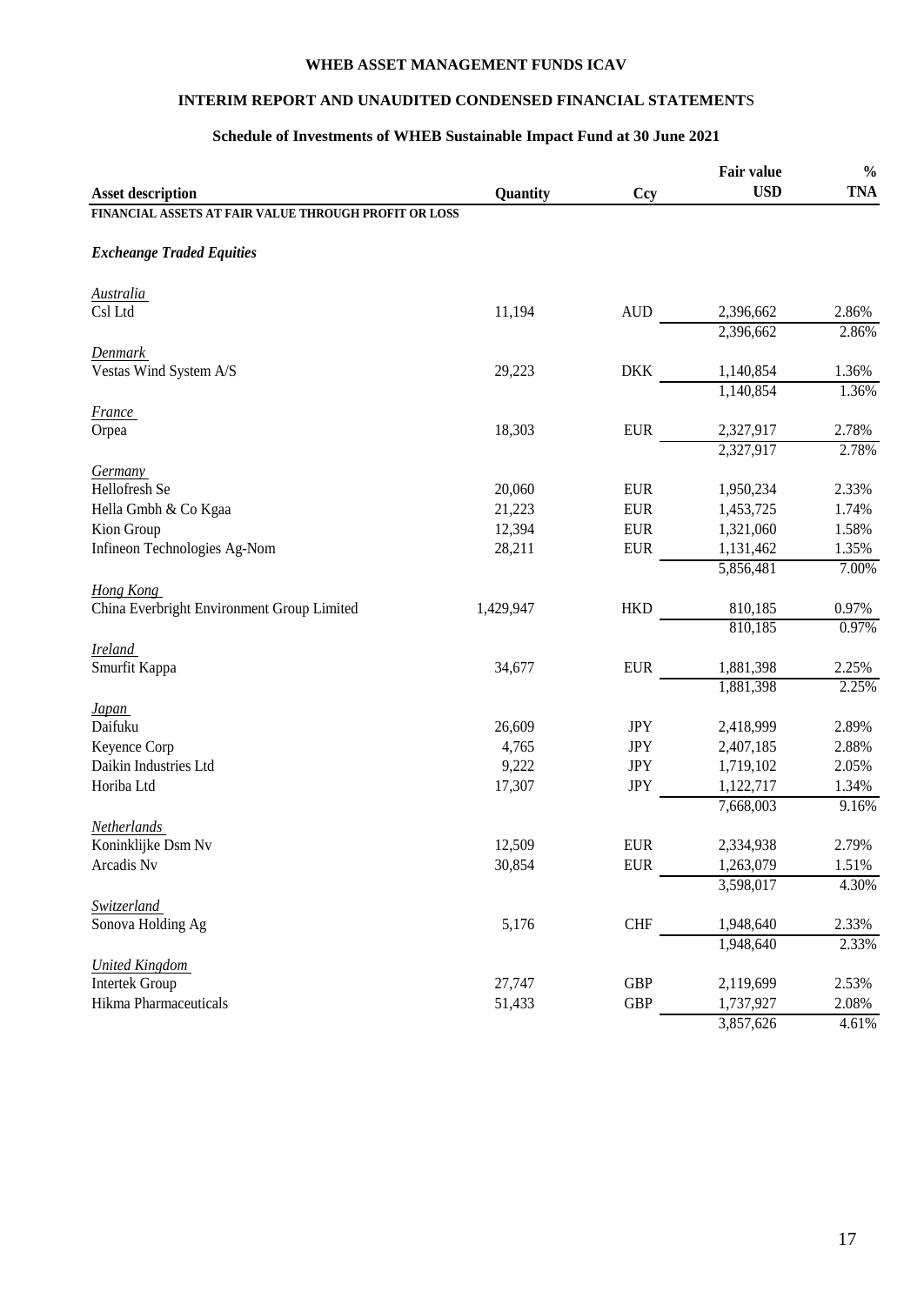# **INTERIM REPORT AND UNAUDITED CONDENSED FINANCIAL STATEMENT**S

# **Schedule of Investments of WHEB Sustainable Impact Fund at 30 June 2021 (continued)**

|                                                                       |            |            | <b>Fair value</b> | $\frac{0}{0}$     |
|-----------------------------------------------------------------------|------------|------------|-------------------|-------------------|
| <b>Asset description</b>                                              | Quantity   | <b>Ccy</b> | <b>USD</b>        | <b>TNA</b>        |
| FINANCIAL ASSETS AT FAIR VALUE THROUGH PROFIT OR LOSS (CONTINUED)     |            |            |                   |                   |
|                                                                       |            |            |                   |                   |
| <b>United States</b>                                                  |            |            |                   |                   |
| <b>Aptiv Registered Shs</b>                                           | 12,716     | <b>USD</b> | 2,000,608         | 2.38%             |
| Te Connectivity Ltd                                                   | 16,333     | <b>USD</b> | 2,208,384         | 2.64%             |
| Linde Plc                                                             | 7,671      | <b>USD</b> | 2,217,686         | 2.65%             |
| Icon Plc                                                              | 10,177     | <b>USD</b> | 2,103,687         | 2.51%             |
| Thermo Fisher Scie                                                    | 5,160      | <b>USD</b> | 2,603,066         | 3.11%             |
| Danaher Corp                                                          | 9,672      | <b>USD</b> | 2,595,578         | 3.10%             |
| Agilent Technologies Inc                                              | 16,887     | <b>USD</b> | 2,496,068         | 2.98%             |
| Ansys                                                                 | 7,147      | <b>USD</b> | 2,480,438         | 2.96%             |
| Msa Safety                                                            | 14,579     | <b>USD</b> | 2,413,991         | 2.88%             |
| A.O.Smith Corp                                                        | 33,307     | <b>USD</b> | 2,400,103         | 2.87%             |
| Ecolab Inc                                                            | 11,017     | <b>USD</b> | 2,269,172         | 2.71%             |
| Silicon Laboratories                                                  | 13,860     | <b>USD</b> | 2,124,046         | 2.54%             |
| Advanced Drainage Systems In                                          | 16,596     | <b>USD</b> | 1,934,596         | 2.31%             |
| Steris Plc                                                            | 9,318      | <b>USD</b> | 1,922,304         | 2.30%             |
| Xylem                                                                 | 15,740     | <b>USD</b> | 1,888,171         | 2.26%             |
| Lennox Intl Inc                                                       | 5,154      | <b>USD</b> | 1,808,024         | 2.16%             |
| Autodesk Inc                                                          | 6,031      | <b>USD</b> | 1,760,449         | 2.10%             |
| Cooper Companies Inc                                                  | 4,438      | <b>USD</b> | 1,758,647         | 2.10%             |
| <b>J.B Hunt Transport Services</b>                                    | 10,065     | <b>USD</b> | 1,640,092         | 1.96%             |
| Tpi Composites Inc                                                    | 27,127     | <b>USD</b> | 1,313,490         | 1.57%             |
| First Solar Inc                                                       | 14,347     | <b>USD</b> | 1,298,547         | 1.55%             |
| Centene                                                               | 16,853     | <b>USD</b> | 1,229,090         | 1.47%             |
| <b>Grand Canyon Education</b>                                         | 13,450     | <b>USD</b> | 1,210,097         | 1.45%             |
| Cerner Corp                                                           | 15,300     | <b>USD</b> | 1,195,848         | 1.43%             |
| Littelfuse                                                            | 4,688      | <b>USD</b> | 1,194,455         | 1.43%             |
| Strategic Education Inc                                               | 15,467     | <b>USD</b> | 1,176,420         | 1.41%             |
| Wabtec                                                                | 14,044     | <b>USD</b> | 1,155,821         | 1.38%             |
| Premier                                                               | 31,472     | <b>USD</b> | 1,094,910         | 1.31%             |
|                                                                       |            |            | 51,493,788        | 61.52%            |
|                                                                       |            |            |                   |                   |
| <b>Total Excheange Traded Equities</b>                                |            |            | 82,979,571        | 99.16%            |
| Total financial assets at fair value through profit and loss          | 82,979,571 | 99.16%     |                   |                   |
| Cash and cash equivalents                                             |            |            | 812,084           | 0.97%             |
| Other assets and liabilities                                          |            |            | (108,083)         | (0.13%)           |
| Net assets attributable to holders of redeemable participating shares |            |            | 83,683,572        | 100.00%           |
|                                                                       |            |            |                   |                   |
| <b>Analysis of Portfolio</b>                                          |            |            |                   | % of Total Assets |
| Transferable securities admitted to an official stock exchange        |            |            |                   | 98.25%            |
|                                                                       |            |            |                   | 98.25%            |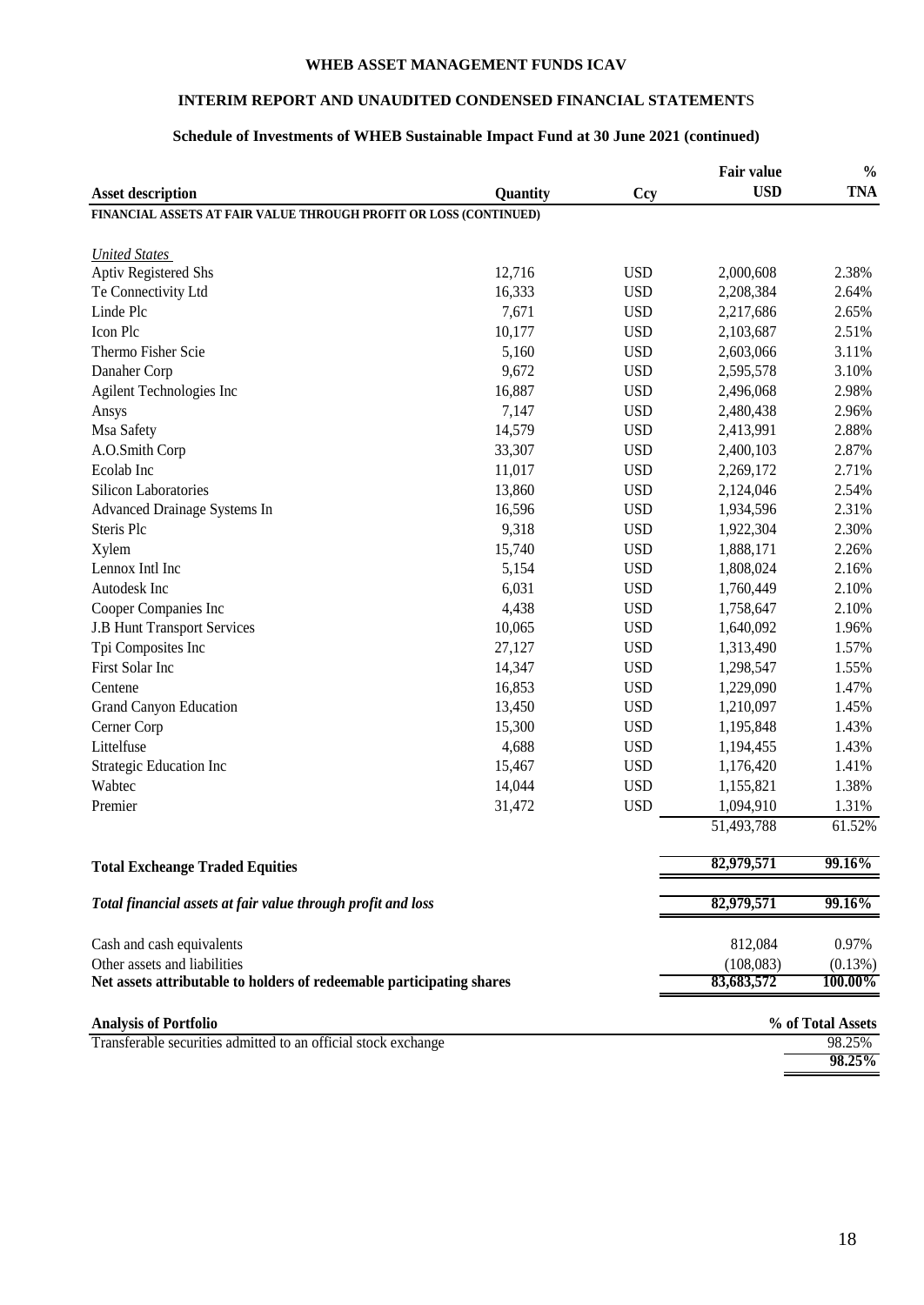# **INTERIM REPORT AND UNAUDITED CONDENSED FINANCIAL STATEMENT**S

# **Schedule of Significant Portfolio Movements of WHEB Sustainable Impact Fund for the period ended 30 June 2021**

| <b>USD</b><br><b>USD</b><br>purchases<br><b>Sales</b><br>sales<br>Daifuku<br>3.40%<br>12.38%<br>2,965,908<br>Hms Holdings<br>1,530,275<br>Thermo Fischer Scien<br>2.98%<br>Cerner Corp<br>10.20%<br>2,598,894<br>1,261,388<br>Renishaw<br>2.95%<br>8.44%<br>2,569,064<br>1,044,042<br>Ansys<br>2,491,086<br>2.86%<br>Kingspan Group Plc<br>986,956<br>7.98%<br>Ecolab Inc<br>2.84%<br>Centene<br>895,349<br>7.24%<br>2,478,246<br>2.83%<br><b>Grand Canyon Educ</b><br>628,661<br>5.08%<br>2,471,655<br>2.78%<br>Tpi Composites<br>533,031<br>4.31%<br>Keyence Corp<br>2,425,617<br>2.72%<br>4.31%<br>Msa Safety<br>Sonova Holding Ag<br>532,830<br>2,371,489<br>2.72%<br>Icon Plc<br>4.19%<br>Orpea<br>2,371,328<br>518,021<br>2.87%<br>2.67%<br>Steris Plc<br>2,332,733<br>354,259<br>2.80%<br><b>Intertek Group</b><br>2.62%<br>Cn Eb Env Grp<br>346,734<br>2,288,576<br>2.57%<br>2.52%<br>Danaher Corp<br>Linde Plc<br>311,912<br>2,245,235<br>243,999<br>2,197,267<br>2.52%<br>China Water Affair<br>1.97%<br>Steris Plc<br>2.50%<br>Lennox Intl Inc<br>1.69%<br>2,178,549<br>209,434<br>Koninklijke Dsm Nv<br>2.42%<br>Msa Safety<br>209,078<br>1.69%<br>2,111,071<br><b>Agilent Tech</b><br>2.39%<br>Cooper Companies Inc<br>197,879<br>1.60%<br>2,084,911<br>Aptiv Registered Shs<br>Te Connectivity Ltd<br>2.35%<br>1.46%<br>2,048,733<br>181,010<br>Daikin Industries<br>2.35%<br><b>Intertek Group</b><br>1.32%<br>2,046,305<br>162,832<br>1.26%<br>A.O.Smith Corp<br>2.26%<br>Thermo Fischer Scien<br>155,777<br>1,974,101<br>1.23%<br>Centene<br>2.14%<br>152,682<br>1,869,288<br>Ansys<br>Silicon Lab<br>1,819,240<br>2.09%<br><b>Advanced Drainag</b><br>151,767<br>1.23%<br>Autodesk Inc<br>2.07%<br>Autodesk Inc<br>142,039<br>1.15%<br>1,801,912<br>Hikma Pharmaceutic<br>1,799,821<br>2.06%<br><b>Agilent Tech</b><br>140,777<br>1.14%<br>Grand Canyon Educ<br>2.00%<br><b>J.B Hunt Transport</b><br>135,851<br>1.10%<br>1,743,534<br><b>Aptiv Registered Shs</b><br>2.00%<br>1,740,610<br>Sonova Holding Ag<br>1.99%<br>1,734,501<br>Cooper Companies Inc<br>1.98%<br>1,725,484<br>Hellofresh Se<br>1,670,626<br>1.92%<br>Lennox Intl Inc<br>1.91%<br>1,665,983<br>Smurfit Kappa<br>1.84%<br>1,602,228<br>1.83%<br>Xylem<br>1,599,550<br>Tpi Composites<br>1,585,630<br>1.82%<br>1.79%<br><b>Advanced Drainag</b><br>1,559,754<br>1.73%<br><b>J.B Hunt Transport</b><br>1,505,449<br>Strategic Edu Rg<br>1,426,215<br>1.64%<br>Hms Holdings<br>1,288,615<br>1.48%<br>Hella Gmbh & Co Kgaa<br>1,267,325<br>1.45%<br>Littelfuse<br>1,249,981<br>1.43%<br>First Solar Inc<br>1,234,585<br>1.42%<br>Cn Eb Env Grp<br>1.33%<br>1,157,046<br>1.30%<br>Vestas Wind System<br>1,132,586<br>Premier<br>1,125,052<br>1.29%<br>1,075,505<br>1.23%<br>Kion Group<br>Wabtec<br>1,071,100<br>1.23%<br>1.23%<br>Kingspan Group Plc<br>1,070,486<br>Arcadis Nv<br>1,068,467<br>1.22%<br>Infineon Techno Ag-N<br>1.19%<br>1,039,086<br>Renishaw<br>969,296<br>1.11% |                  | Cost | % of total | <b>Proceeds</b> | % of total |
|------------------------------------------------------------------------------------------------------------------------------------------------------------------------------------------------------------------------------------------------------------------------------------------------------------------------------------------------------------------------------------------------------------------------------------------------------------------------------------------------------------------------------------------------------------------------------------------------------------------------------------------------------------------------------------------------------------------------------------------------------------------------------------------------------------------------------------------------------------------------------------------------------------------------------------------------------------------------------------------------------------------------------------------------------------------------------------------------------------------------------------------------------------------------------------------------------------------------------------------------------------------------------------------------------------------------------------------------------------------------------------------------------------------------------------------------------------------------------------------------------------------------------------------------------------------------------------------------------------------------------------------------------------------------------------------------------------------------------------------------------------------------------------------------------------------------------------------------------------------------------------------------------------------------------------------------------------------------------------------------------------------------------------------------------------------------------------------------------------------------------------------------------------------------------------------------------------------------------------------------------------------------------------------------------------------------------------------------------------------------------------------------------------------------------------------------------------------------------------------------------------------------------------------------------------------------------------------------------------------------------------------------------------------------------------------------------------------------------------------------------------------------------------------------------------------------------------------------------------------------------------------------------------------------------------------------------------------------|------------------|------|------------|-----------------|------------|
|                                                                                                                                                                                                                                                                                                                                                                                                                                                                                                                                                                                                                                                                                                                                                                                                                                                                                                                                                                                                                                                                                                                                                                                                                                                                                                                                                                                                                                                                                                                                                                                                                                                                                                                                                                                                                                                                                                                                                                                                                                                                                                                                                                                                                                                                                                                                                                                                                                                                                                                                                                                                                                                                                                                                                                                                                                                                                                                                                                        | <b>Purchases</b> |      |            |                 |            |
|                                                                                                                                                                                                                                                                                                                                                                                                                                                                                                                                                                                                                                                                                                                                                                                                                                                                                                                                                                                                                                                                                                                                                                                                                                                                                                                                                                                                                                                                                                                                                                                                                                                                                                                                                                                                                                                                                                                                                                                                                                                                                                                                                                                                                                                                                                                                                                                                                                                                                                                                                                                                                                                                                                                                                                                                                                                                                                                                                                        |                  |      |            |                 |            |
|                                                                                                                                                                                                                                                                                                                                                                                                                                                                                                                                                                                                                                                                                                                                                                                                                                                                                                                                                                                                                                                                                                                                                                                                                                                                                                                                                                                                                                                                                                                                                                                                                                                                                                                                                                                                                                                                                                                                                                                                                                                                                                                                                                                                                                                                                                                                                                                                                                                                                                                                                                                                                                                                                                                                                                                                                                                                                                                                                                        |                  |      |            |                 |            |
|                                                                                                                                                                                                                                                                                                                                                                                                                                                                                                                                                                                                                                                                                                                                                                                                                                                                                                                                                                                                                                                                                                                                                                                                                                                                                                                                                                                                                                                                                                                                                                                                                                                                                                                                                                                                                                                                                                                                                                                                                                                                                                                                                                                                                                                                                                                                                                                                                                                                                                                                                                                                                                                                                                                                                                                                                                                                                                                                                                        |                  |      |            |                 |            |
|                                                                                                                                                                                                                                                                                                                                                                                                                                                                                                                                                                                                                                                                                                                                                                                                                                                                                                                                                                                                                                                                                                                                                                                                                                                                                                                                                                                                                                                                                                                                                                                                                                                                                                                                                                                                                                                                                                                                                                                                                                                                                                                                                                                                                                                                                                                                                                                                                                                                                                                                                                                                                                                                                                                                                                                                                                                                                                                                                                        | Icon Plc         |      |            |                 |            |
|                                                                                                                                                                                                                                                                                                                                                                                                                                                                                                                                                                                                                                                                                                                                                                                                                                                                                                                                                                                                                                                                                                                                                                                                                                                                                                                                                                                                                                                                                                                                                                                                                                                                                                                                                                                                                                                                                                                                                                                                                                                                                                                                                                                                                                                                                                                                                                                                                                                                                                                                                                                                                                                                                                                                                                                                                                                                                                                                                                        |                  |      |            |                 |            |
|                                                                                                                                                                                                                                                                                                                                                                                                                                                                                                                                                                                                                                                                                                                                                                                                                                                                                                                                                                                                                                                                                                                                                                                                                                                                                                                                                                                                                                                                                                                                                                                                                                                                                                                                                                                                                                                                                                                                                                                                                                                                                                                                                                                                                                                                                                                                                                                                                                                                                                                                                                                                                                                                                                                                                                                                                                                                                                                                                                        | Csl Ltd          |      |            |                 |            |
|                                                                                                                                                                                                                                                                                                                                                                                                                                                                                                                                                                                                                                                                                                                                                                                                                                                                                                                                                                                                                                                                                                                                                                                                                                                                                                                                                                                                                                                                                                                                                                                                                                                                                                                                                                                                                                                                                                                                                                                                                                                                                                                                                                                                                                                                                                                                                                                                                                                                                                                                                                                                                                                                                                                                                                                                                                                                                                                                                                        |                  |      |            |                 |            |
|                                                                                                                                                                                                                                                                                                                                                                                                                                                                                                                                                                                                                                                                                                                                                                                                                                                                                                                                                                                                                                                                                                                                                                                                                                                                                                                                                                                                                                                                                                                                                                                                                                                                                                                                                                                                                                                                                                                                                                                                                                                                                                                                                                                                                                                                                                                                                                                                                                                                                                                                                                                                                                                                                                                                                                                                                                                                                                                                                                        |                  |      |            |                 |            |
|                                                                                                                                                                                                                                                                                                                                                                                                                                                                                                                                                                                                                                                                                                                                                                                                                                                                                                                                                                                                                                                                                                                                                                                                                                                                                                                                                                                                                                                                                                                                                                                                                                                                                                                                                                                                                                                                                                                                                                                                                                                                                                                                                                                                                                                                                                                                                                                                                                                                                                                                                                                                                                                                                                                                                                                                                                                                                                                                                                        |                  |      |            |                 |            |
|                                                                                                                                                                                                                                                                                                                                                                                                                                                                                                                                                                                                                                                                                                                                                                                                                                                                                                                                                                                                                                                                                                                                                                                                                                                                                                                                                                                                                                                                                                                                                                                                                                                                                                                                                                                                                                                                                                                                                                                                                                                                                                                                                                                                                                                                                                                                                                                                                                                                                                                                                                                                                                                                                                                                                                                                                                                                                                                                                                        | Cerner Corp      |      |            |                 |            |
|                                                                                                                                                                                                                                                                                                                                                                                                                                                                                                                                                                                                                                                                                                                                                                                                                                                                                                                                                                                                                                                                                                                                                                                                                                                                                                                                                                                                                                                                                                                                                                                                                                                                                                                                                                                                                                                                                                                                                                                                                                                                                                                                                                                                                                                                                                                                                                                                                                                                                                                                                                                                                                                                                                                                                                                                                                                                                                                                                                        |                  |      |            |                 |            |
|                                                                                                                                                                                                                                                                                                                                                                                                                                                                                                                                                                                                                                                                                                                                                                                                                                                                                                                                                                                                                                                                                                                                                                                                                                                                                                                                                                                                                                                                                                                                                                                                                                                                                                                                                                                                                                                                                                                                                                                                                                                                                                                                                                                                                                                                                                                                                                                                                                                                                                                                                                                                                                                                                                                                                                                                                                                                                                                                                                        |                  |      |            |                 |            |
|                                                                                                                                                                                                                                                                                                                                                                                                                                                                                                                                                                                                                                                                                                                                                                                                                                                                                                                                                                                                                                                                                                                                                                                                                                                                                                                                                                                                                                                                                                                                                                                                                                                                                                                                                                                                                                                                                                                                                                                                                                                                                                                                                                                                                                                                                                                                                                                                                                                                                                                                                                                                                                                                                                                                                                                                                                                                                                                                                                        | Linde Plc        |      |            |                 |            |
|                                                                                                                                                                                                                                                                                                                                                                                                                                                                                                                                                                                                                                                                                                                                                                                                                                                                                                                                                                                                                                                                                                                                                                                                                                                                                                                                                                                                                                                                                                                                                                                                                                                                                                                                                                                                                                                                                                                                                                                                                                                                                                                                                                                                                                                                                                                                                                                                                                                                                                                                                                                                                                                                                                                                                                                                                                                                                                                                                                        |                  |      |            |                 |            |
|                                                                                                                                                                                                                                                                                                                                                                                                                                                                                                                                                                                                                                                                                                                                                                                                                                                                                                                                                                                                                                                                                                                                                                                                                                                                                                                                                                                                                                                                                                                                                                                                                                                                                                                                                                                                                                                                                                                                                                                                                                                                                                                                                                                                                                                                                                                                                                                                                                                                                                                                                                                                                                                                                                                                                                                                                                                                                                                                                                        |                  |      |            |                 |            |
|                                                                                                                                                                                                                                                                                                                                                                                                                                                                                                                                                                                                                                                                                                                                                                                                                                                                                                                                                                                                                                                                                                                                                                                                                                                                                                                                                                                                                                                                                                                                                                                                                                                                                                                                                                                                                                                                                                                                                                                                                                                                                                                                                                                                                                                                                                                                                                                                                                                                                                                                                                                                                                                                                                                                                                                                                                                                                                                                                                        |                  |      |            |                 |            |
|                                                                                                                                                                                                                                                                                                                                                                                                                                                                                                                                                                                                                                                                                                                                                                                                                                                                                                                                                                                                                                                                                                                                                                                                                                                                                                                                                                                                                                                                                                                                                                                                                                                                                                                                                                                                                                                                                                                                                                                                                                                                                                                                                                                                                                                                                                                                                                                                                                                                                                                                                                                                                                                                                                                                                                                                                                                                                                                                                                        |                  |      |            |                 |            |
|                                                                                                                                                                                                                                                                                                                                                                                                                                                                                                                                                                                                                                                                                                                                                                                                                                                                                                                                                                                                                                                                                                                                                                                                                                                                                                                                                                                                                                                                                                                                                                                                                                                                                                                                                                                                                                                                                                                                                                                                                                                                                                                                                                                                                                                                                                                                                                                                                                                                                                                                                                                                                                                                                                                                                                                                                                                                                                                                                                        |                  |      |            |                 |            |
|                                                                                                                                                                                                                                                                                                                                                                                                                                                                                                                                                                                                                                                                                                                                                                                                                                                                                                                                                                                                                                                                                                                                                                                                                                                                                                                                                                                                                                                                                                                                                                                                                                                                                                                                                                                                                                                                                                                                                                                                                                                                                                                                                                                                                                                                                                                                                                                                                                                                                                                                                                                                                                                                                                                                                                                                                                                                                                                                                                        |                  |      |            |                 |            |
|                                                                                                                                                                                                                                                                                                                                                                                                                                                                                                                                                                                                                                                                                                                                                                                                                                                                                                                                                                                                                                                                                                                                                                                                                                                                                                                                                                                                                                                                                                                                                                                                                                                                                                                                                                                                                                                                                                                                                                                                                                                                                                                                                                                                                                                                                                                                                                                                                                                                                                                                                                                                                                                                                                                                                                                                                                                                                                                                                                        |                  |      |            |                 |            |
|                                                                                                                                                                                                                                                                                                                                                                                                                                                                                                                                                                                                                                                                                                                                                                                                                                                                                                                                                                                                                                                                                                                                                                                                                                                                                                                                                                                                                                                                                                                                                                                                                                                                                                                                                                                                                                                                                                                                                                                                                                                                                                                                                                                                                                                                                                                                                                                                                                                                                                                                                                                                                                                                                                                                                                                                                                                                                                                                                                        |                  |      |            |                 |            |
|                                                                                                                                                                                                                                                                                                                                                                                                                                                                                                                                                                                                                                                                                                                                                                                                                                                                                                                                                                                                                                                                                                                                                                                                                                                                                                                                                                                                                                                                                                                                                                                                                                                                                                                                                                                                                                                                                                                                                                                                                                                                                                                                                                                                                                                                                                                                                                                                                                                                                                                                                                                                                                                                                                                                                                                                                                                                                                                                                                        |                  |      |            |                 |            |
|                                                                                                                                                                                                                                                                                                                                                                                                                                                                                                                                                                                                                                                                                                                                                                                                                                                                                                                                                                                                                                                                                                                                                                                                                                                                                                                                                                                                                                                                                                                                                                                                                                                                                                                                                                                                                                                                                                                                                                                                                                                                                                                                                                                                                                                                                                                                                                                                                                                                                                                                                                                                                                                                                                                                                                                                                                                                                                                                                                        |                  |      |            |                 |            |
|                                                                                                                                                                                                                                                                                                                                                                                                                                                                                                                                                                                                                                                                                                                                                                                                                                                                                                                                                                                                                                                                                                                                                                                                                                                                                                                                                                                                                                                                                                                                                                                                                                                                                                                                                                                                                                                                                                                                                                                                                                                                                                                                                                                                                                                                                                                                                                                                                                                                                                                                                                                                                                                                                                                                                                                                                                                                                                                                                                        |                  |      |            |                 |            |
|                                                                                                                                                                                                                                                                                                                                                                                                                                                                                                                                                                                                                                                                                                                                                                                                                                                                                                                                                                                                                                                                                                                                                                                                                                                                                                                                                                                                                                                                                                                                                                                                                                                                                                                                                                                                                                                                                                                                                                                                                                                                                                                                                                                                                                                                                                                                                                                                                                                                                                                                                                                                                                                                                                                                                                                                                                                                                                                                                                        |                  |      |            |                 |            |
|                                                                                                                                                                                                                                                                                                                                                                                                                                                                                                                                                                                                                                                                                                                                                                                                                                                                                                                                                                                                                                                                                                                                                                                                                                                                                                                                                                                                                                                                                                                                                                                                                                                                                                                                                                                                                                                                                                                                                                                                                                                                                                                                                                                                                                                                                                                                                                                                                                                                                                                                                                                                                                                                                                                                                                                                                                                                                                                                                                        |                  |      |            |                 |            |
|                                                                                                                                                                                                                                                                                                                                                                                                                                                                                                                                                                                                                                                                                                                                                                                                                                                                                                                                                                                                                                                                                                                                                                                                                                                                                                                                                                                                                                                                                                                                                                                                                                                                                                                                                                                                                                                                                                                                                                                                                                                                                                                                                                                                                                                                                                                                                                                                                                                                                                                                                                                                                                                                                                                                                                                                                                                                                                                                                                        |                  |      |            |                 |            |
|                                                                                                                                                                                                                                                                                                                                                                                                                                                                                                                                                                                                                                                                                                                                                                                                                                                                                                                                                                                                                                                                                                                                                                                                                                                                                                                                                                                                                                                                                                                                                                                                                                                                                                                                                                                                                                                                                                                                                                                                                                                                                                                                                                                                                                                                                                                                                                                                                                                                                                                                                                                                                                                                                                                                                                                                                                                                                                                                                                        |                  |      |            |                 |            |
|                                                                                                                                                                                                                                                                                                                                                                                                                                                                                                                                                                                                                                                                                                                                                                                                                                                                                                                                                                                                                                                                                                                                                                                                                                                                                                                                                                                                                                                                                                                                                                                                                                                                                                                                                                                                                                                                                                                                                                                                                                                                                                                                                                                                                                                                                                                                                                                                                                                                                                                                                                                                                                                                                                                                                                                                                                                                                                                                                                        |                  |      |            |                 |            |
|                                                                                                                                                                                                                                                                                                                                                                                                                                                                                                                                                                                                                                                                                                                                                                                                                                                                                                                                                                                                                                                                                                                                                                                                                                                                                                                                                                                                                                                                                                                                                                                                                                                                                                                                                                                                                                                                                                                                                                                                                                                                                                                                                                                                                                                                                                                                                                                                                                                                                                                                                                                                                                                                                                                                                                                                                                                                                                                                                                        |                  |      |            |                 |            |
|                                                                                                                                                                                                                                                                                                                                                                                                                                                                                                                                                                                                                                                                                                                                                                                                                                                                                                                                                                                                                                                                                                                                                                                                                                                                                                                                                                                                                                                                                                                                                                                                                                                                                                                                                                                                                                                                                                                                                                                                                                                                                                                                                                                                                                                                                                                                                                                                                                                                                                                                                                                                                                                                                                                                                                                                                                                                                                                                                                        |                  |      |            |                 |            |
|                                                                                                                                                                                                                                                                                                                                                                                                                                                                                                                                                                                                                                                                                                                                                                                                                                                                                                                                                                                                                                                                                                                                                                                                                                                                                                                                                                                                                                                                                                                                                                                                                                                                                                                                                                                                                                                                                                                                                                                                                                                                                                                                                                                                                                                                                                                                                                                                                                                                                                                                                                                                                                                                                                                                                                                                                                                                                                                                                                        |                  |      |            |                 |            |
|                                                                                                                                                                                                                                                                                                                                                                                                                                                                                                                                                                                                                                                                                                                                                                                                                                                                                                                                                                                                                                                                                                                                                                                                                                                                                                                                                                                                                                                                                                                                                                                                                                                                                                                                                                                                                                                                                                                                                                                                                                                                                                                                                                                                                                                                                                                                                                                                                                                                                                                                                                                                                                                                                                                                                                                                                                                                                                                                                                        |                  |      |            |                 |            |
|                                                                                                                                                                                                                                                                                                                                                                                                                                                                                                                                                                                                                                                                                                                                                                                                                                                                                                                                                                                                                                                                                                                                                                                                                                                                                                                                                                                                                                                                                                                                                                                                                                                                                                                                                                                                                                                                                                                                                                                                                                                                                                                                                                                                                                                                                                                                                                                                                                                                                                                                                                                                                                                                                                                                                                                                                                                                                                                                                                        |                  |      |            |                 |            |
|                                                                                                                                                                                                                                                                                                                                                                                                                                                                                                                                                                                                                                                                                                                                                                                                                                                                                                                                                                                                                                                                                                                                                                                                                                                                                                                                                                                                                                                                                                                                                                                                                                                                                                                                                                                                                                                                                                                                                                                                                                                                                                                                                                                                                                                                                                                                                                                                                                                                                                                                                                                                                                                                                                                                                                                                                                                                                                                                                                        |                  |      |            |                 |            |
|                                                                                                                                                                                                                                                                                                                                                                                                                                                                                                                                                                                                                                                                                                                                                                                                                                                                                                                                                                                                                                                                                                                                                                                                                                                                                                                                                                                                                                                                                                                                                                                                                                                                                                                                                                                                                                                                                                                                                                                                                                                                                                                                                                                                                                                                                                                                                                                                                                                                                                                                                                                                                                                                                                                                                                                                                                                                                                                                                                        |                  |      |            |                 |            |
|                                                                                                                                                                                                                                                                                                                                                                                                                                                                                                                                                                                                                                                                                                                                                                                                                                                                                                                                                                                                                                                                                                                                                                                                                                                                                                                                                                                                                                                                                                                                                                                                                                                                                                                                                                                                                                                                                                                                                                                                                                                                                                                                                                                                                                                                                                                                                                                                                                                                                                                                                                                                                                                                                                                                                                                                                                                                                                                                                                        |                  |      |            |                 |            |
|                                                                                                                                                                                                                                                                                                                                                                                                                                                                                                                                                                                                                                                                                                                                                                                                                                                                                                                                                                                                                                                                                                                                                                                                                                                                                                                                                                                                                                                                                                                                                                                                                                                                                                                                                                                                                                                                                                                                                                                                                                                                                                                                                                                                                                                                                                                                                                                                                                                                                                                                                                                                                                                                                                                                                                                                                                                                                                                                                                        |                  |      |            |                 |            |
|                                                                                                                                                                                                                                                                                                                                                                                                                                                                                                                                                                                                                                                                                                                                                                                                                                                                                                                                                                                                                                                                                                                                                                                                                                                                                                                                                                                                                                                                                                                                                                                                                                                                                                                                                                                                                                                                                                                                                                                                                                                                                                                                                                                                                                                                                                                                                                                                                                                                                                                                                                                                                                                                                                                                                                                                                                                                                                                                                                        |                  |      |            |                 |            |
|                                                                                                                                                                                                                                                                                                                                                                                                                                                                                                                                                                                                                                                                                                                                                                                                                                                                                                                                                                                                                                                                                                                                                                                                                                                                                                                                                                                                                                                                                                                                                                                                                                                                                                                                                                                                                                                                                                                                                                                                                                                                                                                                                                                                                                                                                                                                                                                                                                                                                                                                                                                                                                                                                                                                                                                                                                                                                                                                                                        |                  |      |            |                 |            |
|                                                                                                                                                                                                                                                                                                                                                                                                                                                                                                                                                                                                                                                                                                                                                                                                                                                                                                                                                                                                                                                                                                                                                                                                                                                                                                                                                                                                                                                                                                                                                                                                                                                                                                                                                                                                                                                                                                                                                                                                                                                                                                                                                                                                                                                                                                                                                                                                                                                                                                                                                                                                                                                                                                                                                                                                                                                                                                                                                                        |                  |      |            |                 |            |
|                                                                                                                                                                                                                                                                                                                                                                                                                                                                                                                                                                                                                                                                                                                                                                                                                                                                                                                                                                                                                                                                                                                                                                                                                                                                                                                                                                                                                                                                                                                                                                                                                                                                                                                                                                                                                                                                                                                                                                                                                                                                                                                                                                                                                                                                                                                                                                                                                                                                                                                                                                                                                                                                                                                                                                                                                                                                                                                                                                        |                  |      |            |                 |            |
|                                                                                                                                                                                                                                                                                                                                                                                                                                                                                                                                                                                                                                                                                                                                                                                                                                                                                                                                                                                                                                                                                                                                                                                                                                                                                                                                                                                                                                                                                                                                                                                                                                                                                                                                                                                                                                                                                                                                                                                                                                                                                                                                                                                                                                                                                                                                                                                                                                                                                                                                                                                                                                                                                                                                                                                                                                                                                                                                                                        |                  |      |            |                 |            |
|                                                                                                                                                                                                                                                                                                                                                                                                                                                                                                                                                                                                                                                                                                                                                                                                                                                                                                                                                                                                                                                                                                                                                                                                                                                                                                                                                                                                                                                                                                                                                                                                                                                                                                                                                                                                                                                                                                                                                                                                                                                                                                                                                                                                                                                                                                                                                                                                                                                                                                                                                                                                                                                                                                                                                                                                                                                                                                                                                                        |                  |      |            |                 |            |
|                                                                                                                                                                                                                                                                                                                                                                                                                                                                                                                                                                                                                                                                                                                                                                                                                                                                                                                                                                                                                                                                                                                                                                                                                                                                                                                                                                                                                                                                                                                                                                                                                                                                                                                                                                                                                                                                                                                                                                                                                                                                                                                                                                                                                                                                                                                                                                                                                                                                                                                                                                                                                                                                                                                                                                                                                                                                                                                                                                        |                  |      |            |                 |            |
|                                                                                                                                                                                                                                                                                                                                                                                                                                                                                                                                                                                                                                                                                                                                                                                                                                                                                                                                                                                                                                                                                                                                                                                                                                                                                                                                                                                                                                                                                                                                                                                                                                                                                                                                                                                                                                                                                                                                                                                                                                                                                                                                                                                                                                                                                                                                                                                                                                                                                                                                                                                                                                                                                                                                                                                                                                                                                                                                                                        |                  |      |            |                 |            |
|                                                                                                                                                                                                                                                                                                                                                                                                                                                                                                                                                                                                                                                                                                                                                                                                                                                                                                                                                                                                                                                                                                                                                                                                                                                                                                                                                                                                                                                                                                                                                                                                                                                                                                                                                                                                                                                                                                                                                                                                                                                                                                                                                                                                                                                                                                                                                                                                                                                                                                                                                                                                                                                                                                                                                                                                                                                                                                                                                                        |                  |      |            |                 |            |
|                                                                                                                                                                                                                                                                                                                                                                                                                                                                                                                                                                                                                                                                                                                                                                                                                                                                                                                                                                                                                                                                                                                                                                                                                                                                                                                                                                                                                                                                                                                                                                                                                                                                                                                                                                                                                                                                                                                                                                                                                                                                                                                                                                                                                                                                                                                                                                                                                                                                                                                                                                                                                                                                                                                                                                                                                                                                                                                                                                        |                  |      |            |                 |            |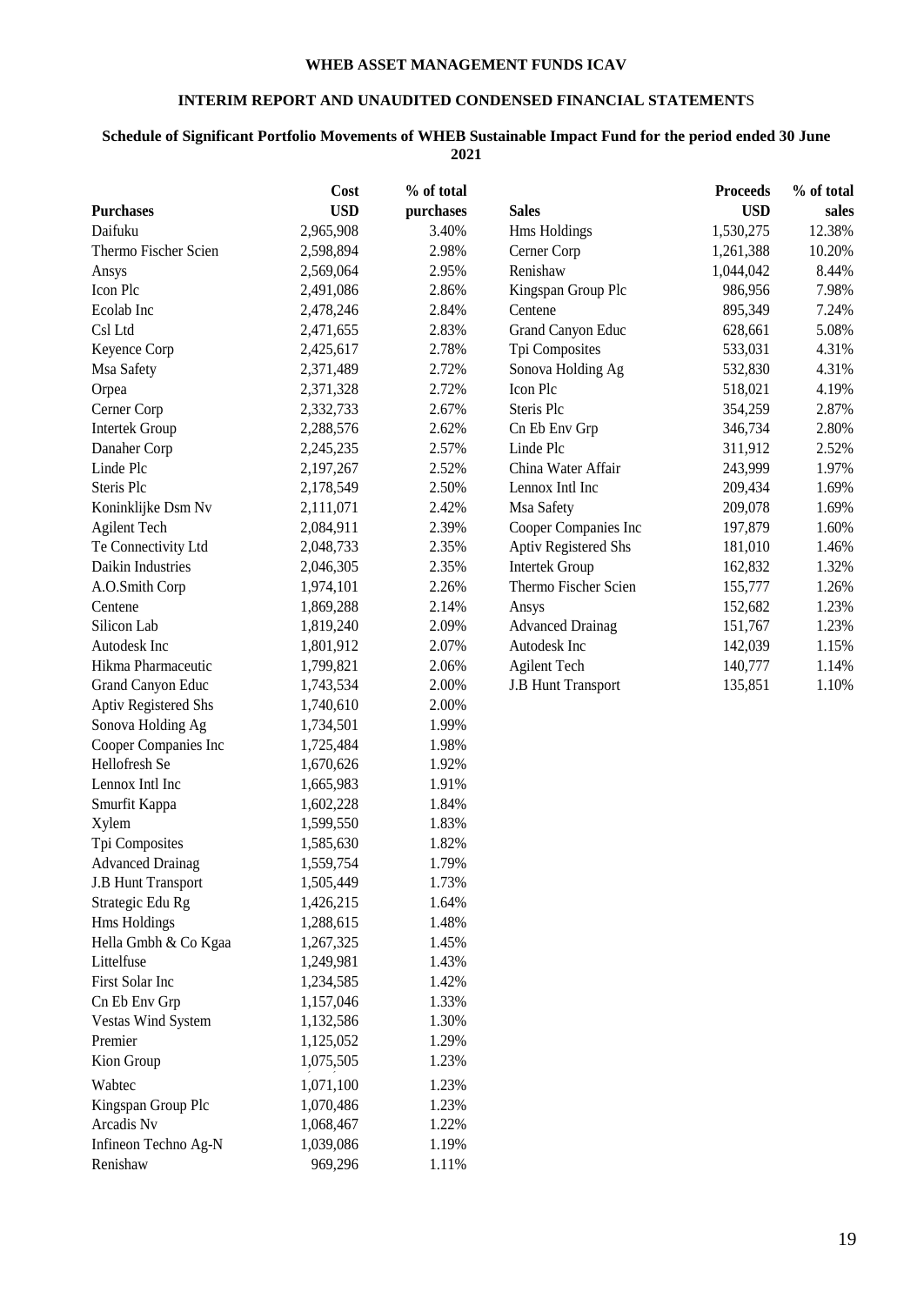# **INTERIM REPORT AND UNAUDITED CONDENSED FINANCIAL STATEMENT**S

# **Supplementary Information**

# **Securities Financing Transactions Disclosure:**

A Securities Financing Transaction (SFT) is defined as per Article 3(11) of the Securities Financing Transactions Regulation as:

- a repurchase transaction,
- securities or commodities lending and securities or commodities borrowing;
- a buy-sell back transaction or sell-

As the Fund does not have exposure to any of the above mentioned securities or lending activity, no further disclosure is required in these financial statements.